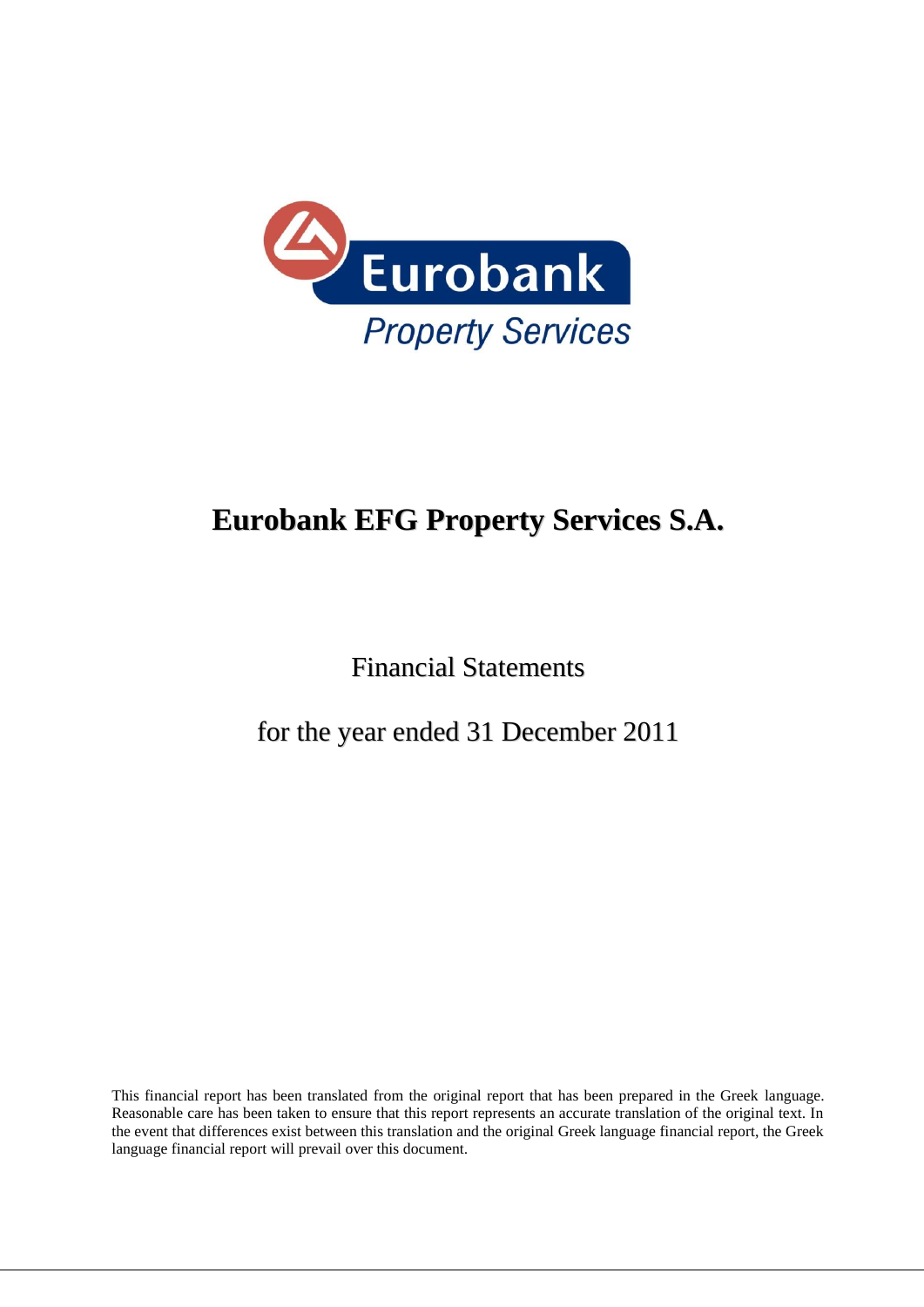

# **Table of contents Page**

| Independent auditor's report                     | 3  |
|--------------------------------------------------|----|
| <b>Directors' Report</b>                         | 5  |
| <b>Balance Sheet</b>                             | 7  |
| <b>Statement of Comprehensive Income</b>         | 8  |
| <b>Statement of Changes in Equity</b>            | 9  |
| <b>Cash flow Statement</b>                       | 10 |
| <b>Notes to Annual Financial Report</b>          |    |
| 1. General information                           | 11 |
| 2. Principal accounting policies                 | 11 |
| 3. Financial risk management                     | 18 |
| 4. Critical accoutning estimates and assumptions | 20 |
| 5. Property, plant and equipment                 | 21 |
| 6. Intangible assets                             | 22 |
| 7. Available-for-sale investment securities      | 23 |
| 8. Trade and other receivables                   | 23 |
| 9. Cash and cash equivalents                     | 23 |
| 10. Share capital                                | 24 |
| 11. Other reserves                               | 24 |
| 12. Deferred tax                                 | 25 |
| 13. Trade and other payables                     | 26 |
| 14. Provision for retirement benefit obligation  | 26 |
| 15. Commission income                            | 26 |
| 16. Commission expenses                          | 26 |
| 17. Staff costs                                  | 27 |
| 18. Other expenses                               | 27 |
| 19. Depreciation, amortization expenses          | 27 |
| 20. Interest income                              | 27 |
| 21. Income tax expense                           | 28 |
| 22. Dividends                                    | 28 |
| 23. Contingent liabilities                       | 28 |
| 24. Operating leases                             | 28 |
| 25. Related party transactions                   | 29 |
| 26. Post balance sheet events                    | 30 |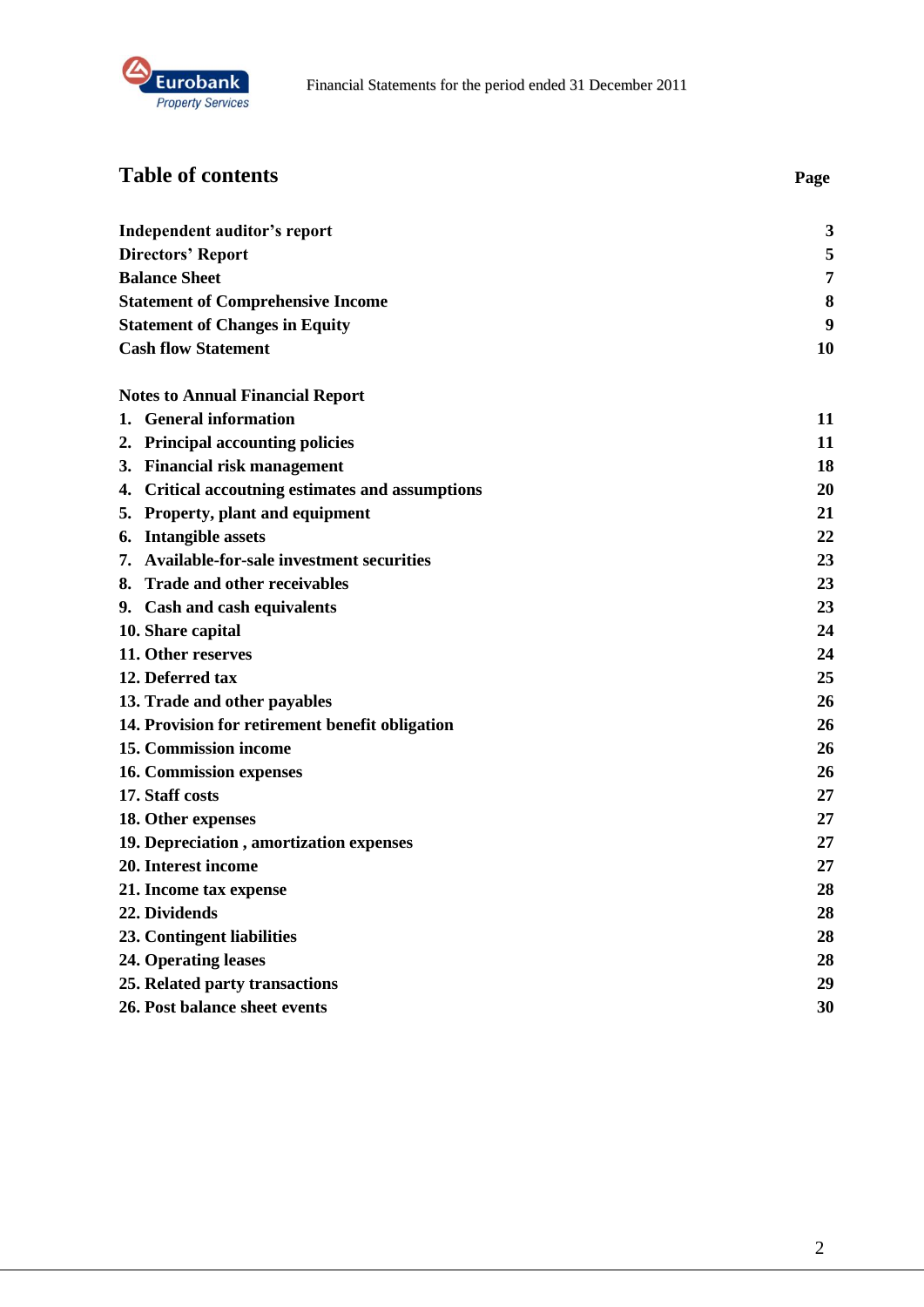## **Independent Auditor's Report**

#### **To the Shareholders of EFG Eurobank Property Services SA**

#### **Report on the Financial Statements**

We have audited the accompanying financial statements of Eurobank Property Services which comprise the balance sheet as of 31 December 2011 and the Income statement , statement of comprehensive income, statement of changes in equity and cash flow statement for the year then ended and a summary of significant accounting policies and other explanatory information.

#### **Management's Responsibility for the Financial Statements**

Management is responsible for the preparation and fair presentation of these financial statements in accordance with International Financial Reporting Standards, as adopted by the European Union, and for such internal control as management determines is necessary to enable the preparation of separate and consolidated financial statements that are free from material misstatement, whether due to fraud or error.

#### **Auditor's Responsibility**

Our responsibility is to express an opinion on these financial statements based on our audit. We conducted our audit in accordance with International Standards on Auditing. Those standards require that we comply with ethical requirements and plan and perform the audit to obtain reasonable assurance about whether the financial statements are free from material misstatement.

An audit involves performing procedures to obtain audit evidence about the amounts and disclosures in the financial statements. The procedures selected depend on the auditor's judgment, including the assessment of the risks of material misstatement of the financial statements, whether due to fraud or error. In making those risk assessments, the auditor considers internal control relevant to the entity's preparation and fair presentation of the financial statements in order to design audit procedures that are appropriate in the circumstances, but not for the purpose of expressing an opinion on the effectiveness of the entity's internal control. An audit also includes evaluating the appropriateness of accounting policies used and the reasonableness of accounting estimates made by management, as well as evaluating the overall presentation of the financial statements.

We believe that the audit evidence we have obtained is sufficient and appropriate to provide a basis for our audit opinion.

#### **Opinion**

In our opinion, the financial statements present fairly, in all material respects, the financial position of the Company as at December 31, 2011, and its financial performance and cash flows for the year then ended in accordance with International Financial Reporting Standards, as adopted by the European Union.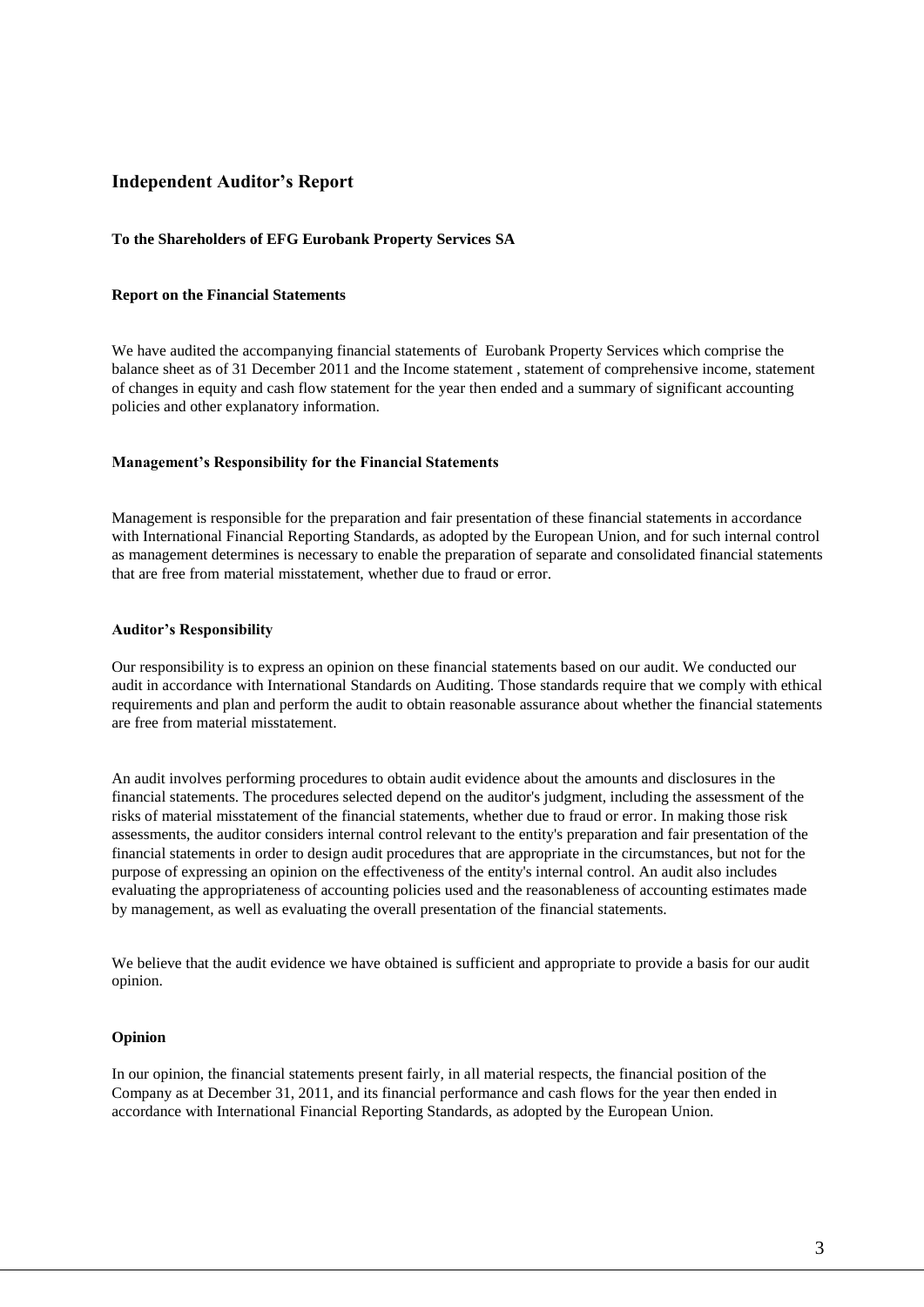#### **Emphasis of matter**

Without qualifying our opinion, we draw attention to the disclosures made in note 2.1 to the financial statements, which refer to the impact of the impairment losses resulting from the Greek sovereign debt restructuring on the Eurobank Group regulatory capital, the planned actions to restore the capital adequacy of the Company and the existing uncertainties that could adversely affect the going concern assumption until the completion of the recapitalisation process.

Athens, 4 May 2012

The Certified Auditor-Accountant

Marios Psaltis SOEL Reg. No. 38081



PricewaterhouseCoopers 268 Kifissias Avenue 15 232 Ηalandri SOEL Reg. No. 113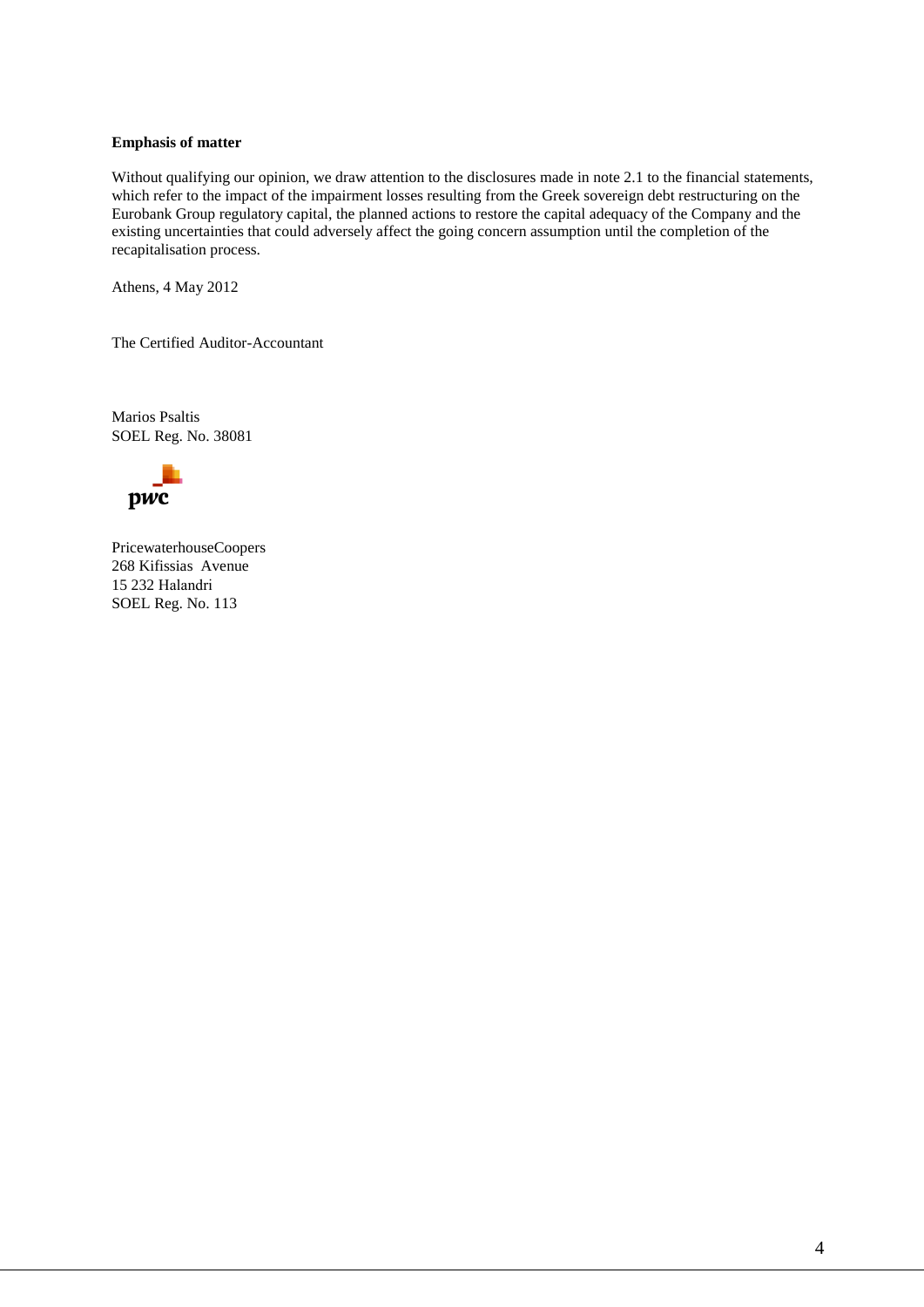

#### **DIRECTORS REPORT EUROBANK EFG PROPERTY SERVICES S.A. FOR THE PERIOD ENDED 1/1-31/12/2011**

#### **Dear Shareholders,**

This fiscal year is the twenty sixth and includes the period from January 1, 2011 up to December 31, 2011.

During the current period, the Company's activities were consistent with applicable law and the purpose of the Company, as defined by its article of association.

The financial statements of current year, as submitted to the Annual General Meeting, have been prepared in accordance with International Financial Reporting Standards. Detailed information on key accounting policies followed out in the explanatory notes to Financial Statements December 31, 2011. The financial statements are approved by the Board of Directors meeting of May 3, 2012

#### **Information regarding the company's activities during 2011:**

**Operating profit:** Company's operating profit amounted to **€ 10.793ths** compared to **€ 7.552ths** in 2010, representing an increase of **43%**. The increase is mainly due to the increase in appraisal valuations.

**Commission income:** The Company's commission income during the year 2011 was  $\epsilon$  21.260ths compared to  $\epsilon$ **16.062th**s in 2010, representing an increase of **32%**. The increase in commission income was mainly due to the increase in appraisal valuations.

**Other operating expenses:** The Company's commission related expenses during the year 2011 were  $\epsilon$  6.404ths compared to **€ 4.035ths** in 2010, representing an increase of **59%.**

Other operating expenses amounted to **€ 4.063ths** compared to **€ 4.475ths** in 2010, representing a decrease of **- 9%**. Overall, the decrease in other operating expenses, before provisions was **-7%**, which reflects management policy for the reduction and stabilization of other operating expenses.

**Interest income:** Interest income for the year 2011 was  $\epsilon$  **422ths** compared to  $\epsilon$  **129ths** in 2010, representing an increase of **227%.**

The Company's staff as of  $31/12/2011$  was 55 persons.

The Management aims to improve the quality of the services offered to the Bank and third parties, and promises to do the best to achieve this target.

The impact of economic crisis and the situation in Greece

Since late 2009, developed investor concerns about a European debt crisis as a result of both the increasing level of financial debt, and a wave of credit rating downgrades of some European states. These concerns have intensified in early 2010, making it difficult for some countries of the eurozone to refinance their debt without outside assistance. The three countries most affected by this were Greece, Ireland and Portugal. Regarding the Greek debt crisis, a new funding program agreed with the EU, the ECB and the member countries of the euro area, the meeting of Ministers (Eurogroup) of euro area countries on 21 February 2012. The new program aims to reduce the government debt to GDP to 116.5% in 2020. This target is lower than the target of 120.0% of GDP for public debt to GDP agreed by the European Council on 26-27 October 2011. The new loan program is expected to have a positive effect on the solvency of the country. This is due not only to improve the government debt to GDP and the expected cost savings to the state budget to serve the interest of public debt from 2012 onwards. The new loan program is a credible opportunity to remove the uncertainty surrounding the Greek economy since mid-2010 in relation to both the sustainability of fiscal stability and to stay in the euro area.

Moreover, the Eurogroup has confirmed that the necessary elements have been satisfied that the Member States to carry out the relevant national procedures which allow the support from the EFSF, including the necessary funding for the recapitalization of Greek banks (including Eurobank EFG) consequence of participation in the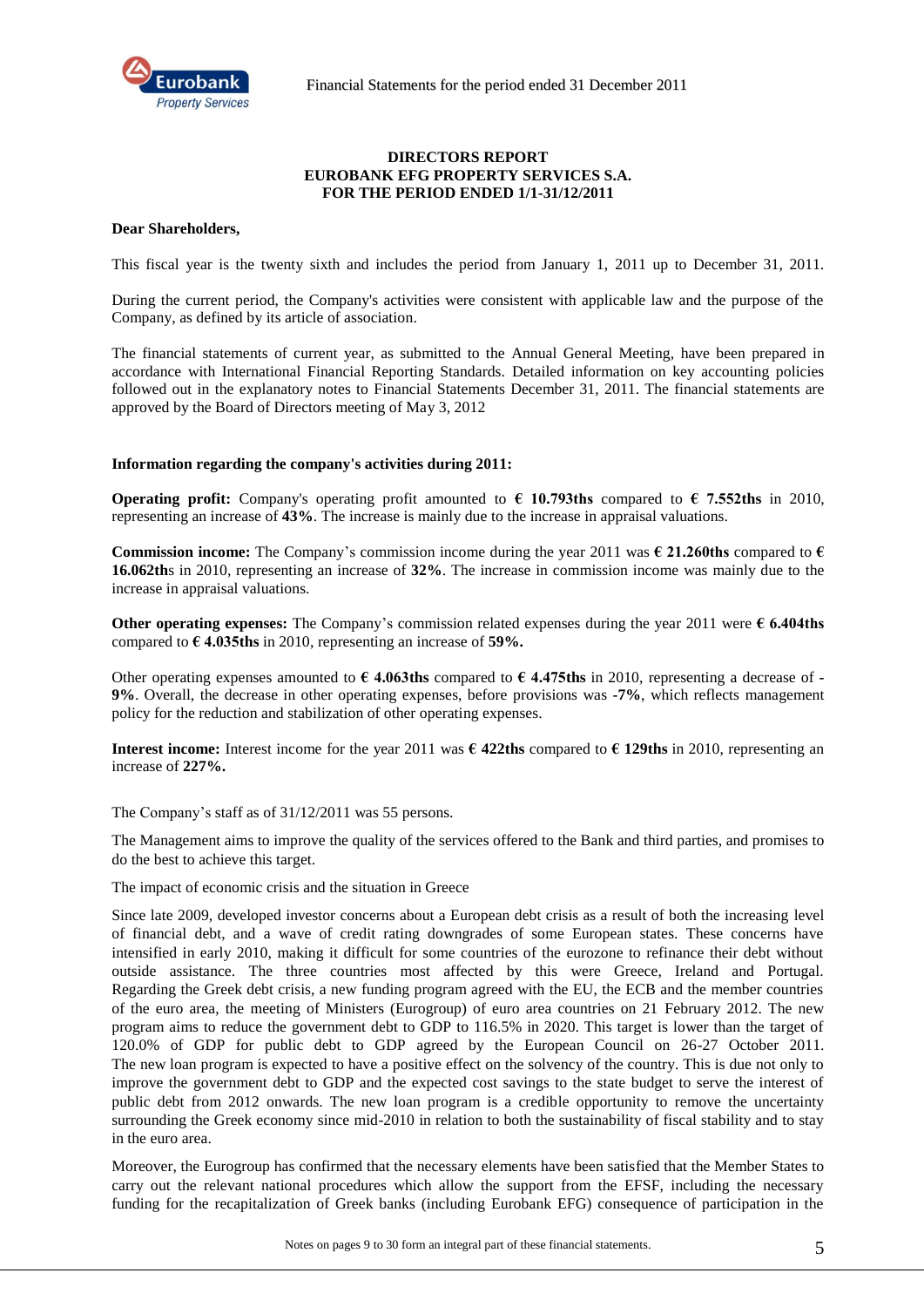

recent restructuring of the Greek debt (PSI). In February 2012, the Greek Parliament adopted the necessary legal framework to enable it to activate the necessary financing for the recapitalization of Greek banks. The Eurobank EFG, despite the significant impact of impairment of Greek government bonds (due to its participation in the PSI), continues to closely monitor these constructive developments, has taken the necessary measures and continues to adapt to new requirements. Shifting objectives of the Bank to provide loans with collateral, development of equity and the turn of investor interest in the most promising markets, already being implemented. In addition, the Group continues to reduce its costs in order to increase efficiency of operations. It also reinforces the efforts for recovery to maximize the recoveries of bad loans, to reallocate resources where necessary and implement a conservative provisioning policy. Finally, despite the necessary recapitalization of the Bank, the Group is constantly improving the efficiency of management of balance sheet and is taking major initiatives in the capital and liquidity.

There are no other significant events or any company"s assets referred to in Article 43a p.3 b. of law 2190/20 which should be included in the current report.

N. Ionia, 3 May 2012

The Board of Directors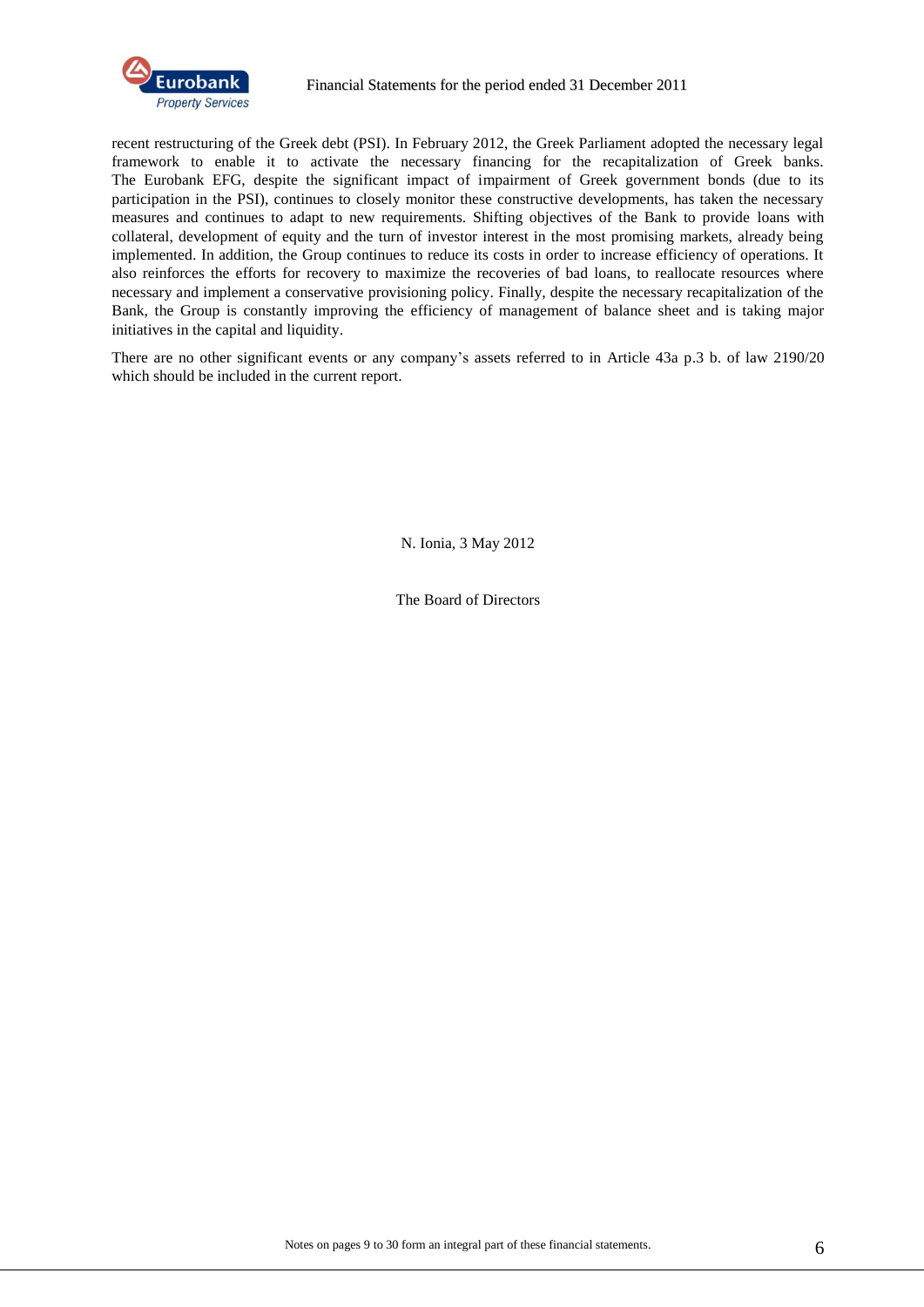

## **Balance Sheet**

|                                            |                     | 31 December               |
|--------------------------------------------|---------------------|---------------------------|
| <b>Notes</b>                               | 2011                | 2010                      |
|                                            | $\overline{f(000)}$ | $\overline{\text{E}$ '000 |
| <b>ASSETS</b>                              |                     |                           |
| <b>Non-Current Assets</b>                  |                     |                           |
| Property, plant and equipment<br>5         | 309                 | 307                       |
| 6<br>Intangible assets                     | 4.914               | 5.049                     |
| 7<br>Investments securities                | 18                  | 18                        |
|                                            | 5.241               | 5.374                     |
| <b>Current Assets</b>                      |                     |                           |
| Trade and other receivables<br>$8\,$       | 3.164               | 3.132                     |
| 9<br>Cash and cash equivalents             | 17.411              | 7.961                     |
|                                            | 20.575              | 11.093                    |
| <b>Total Assets</b>                        | 25.816              | 16.467                    |
| <b>EQUITY &amp; LIABILITIES</b>            |                     |                           |
| <b>EQUITY &amp; RESERVES</b>               |                     |                           |
| 10<br>Share capital                        | 587                 | 587                       |
| 11<br>Other reserves                       | 342                 | 342                       |
| Retained earnings                          | 20.917              | 11.866                    |
| Total equity & reserves                    | 21.846              | 12.795                    |
| <b>Non-Current Liabilities</b>             |                     |                           |
| Retirement benefit obligation<br>14        | 49                  | 59                        |
| Deferred tax liabilities<br>12             | 969                 | 1.080                     |
|                                            | 1.018               | 1.139                     |
| <b>Current liabilities</b>                 |                     |                           |
| Trade payables and other liabilities<br>13 | 2.094               | 1.624                     |
| Income tax liability                       | 858                 | 909                       |
|                                            | 2.952               | 2.533                     |
| <b>Total Liabilities</b>                   | 3.970               | 3.672                     |
| <b>Total Equity and Liabilities</b>        | 25.816              | 16.467                    |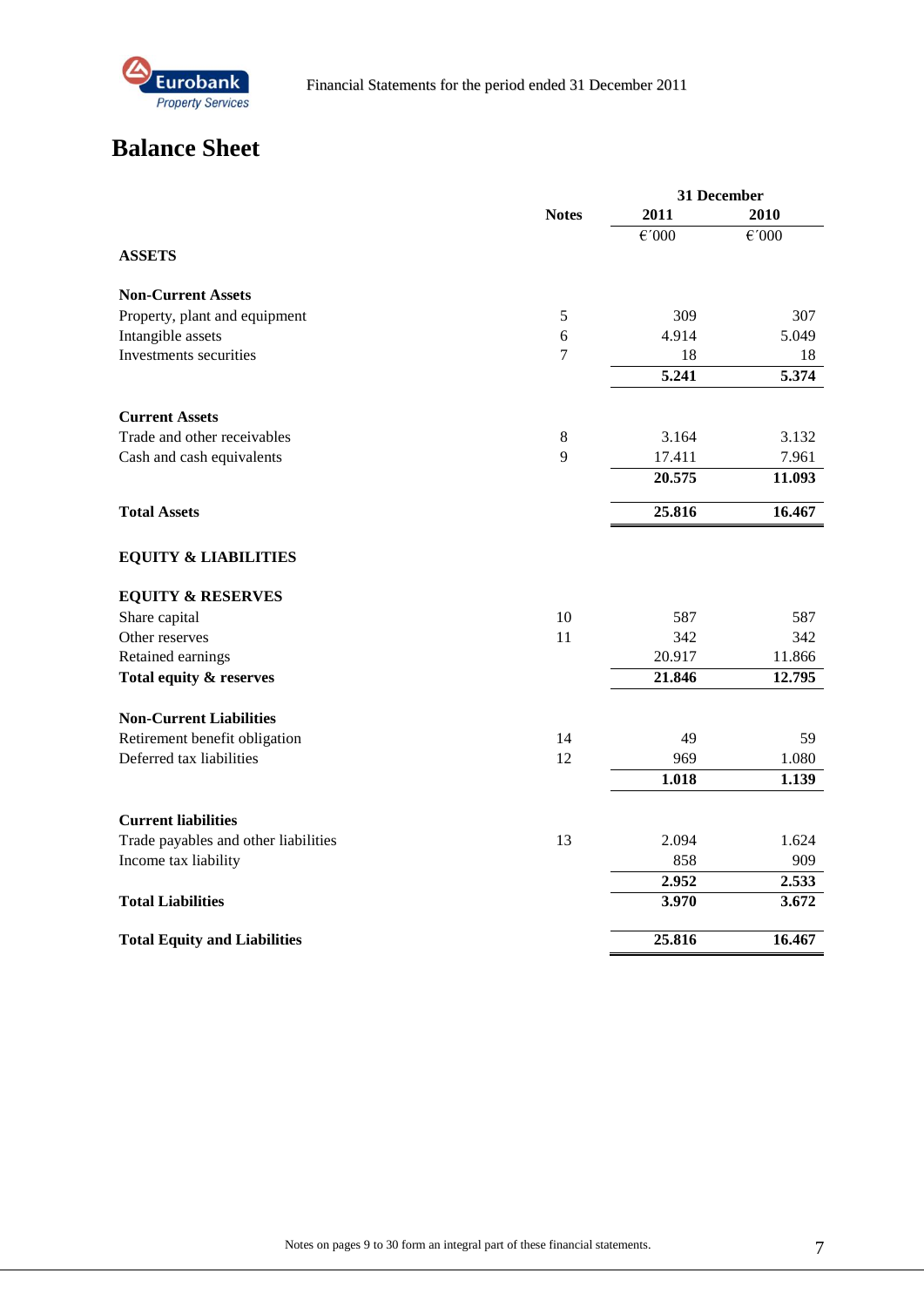

# **Statement of comprehensive Income**

|                                                       |              | For the year ended |                 |
|-------------------------------------------------------|--------------|--------------------|-----------------|
|                                                       | <b>Notes</b> | 31 December        |                 |
|                                                       |              | 2011               | 2010            |
|                                                       |              | €'000              | $\epsilon$ '000 |
| Income from operating activities                      |              |                    |                 |
| Commission income                                     | 15           | 21.260             | 16.062          |
| Commission expenses                                   | 16           | (6.404)            | (4.035)         |
| Other operating expenses                              |              |                    |                 |
| Staff costs                                           | 17           | (2.903)            | (3.104)         |
| Other expenses                                        | 18           | (924)              | (1.130)         |
| Depreciation expense                                  | 19           | (236)              | (241)           |
| <b>Operating profit</b>                               |              | 10.793             | 7.552           |
| Interest income                                       |              | 422                | 129             |
| <b>Net interest Income</b>                            | 20           | 422                | 129             |
| Profit before tax                                     |              | 11.215             | 7.681           |
| Income tax expense                                    | 21           | (2.164)            | (1.998)         |
| Net Profit for the year                               |              | 9.051              | 5.683           |
| Other comprehensive income                            |              |                    |                 |
| Net profit for the year attributable to shareholders' |              | 9.051              | 5.683           |

The Company's financial statements were approved by the Board of Directors on 3 May 2012 and are signed on its behalf by:

Michael Colakides Dimitrios Andritsos Panagiotis Kyriazis

Chairman of the BoD Chief Executive Officer Chief Financial Officer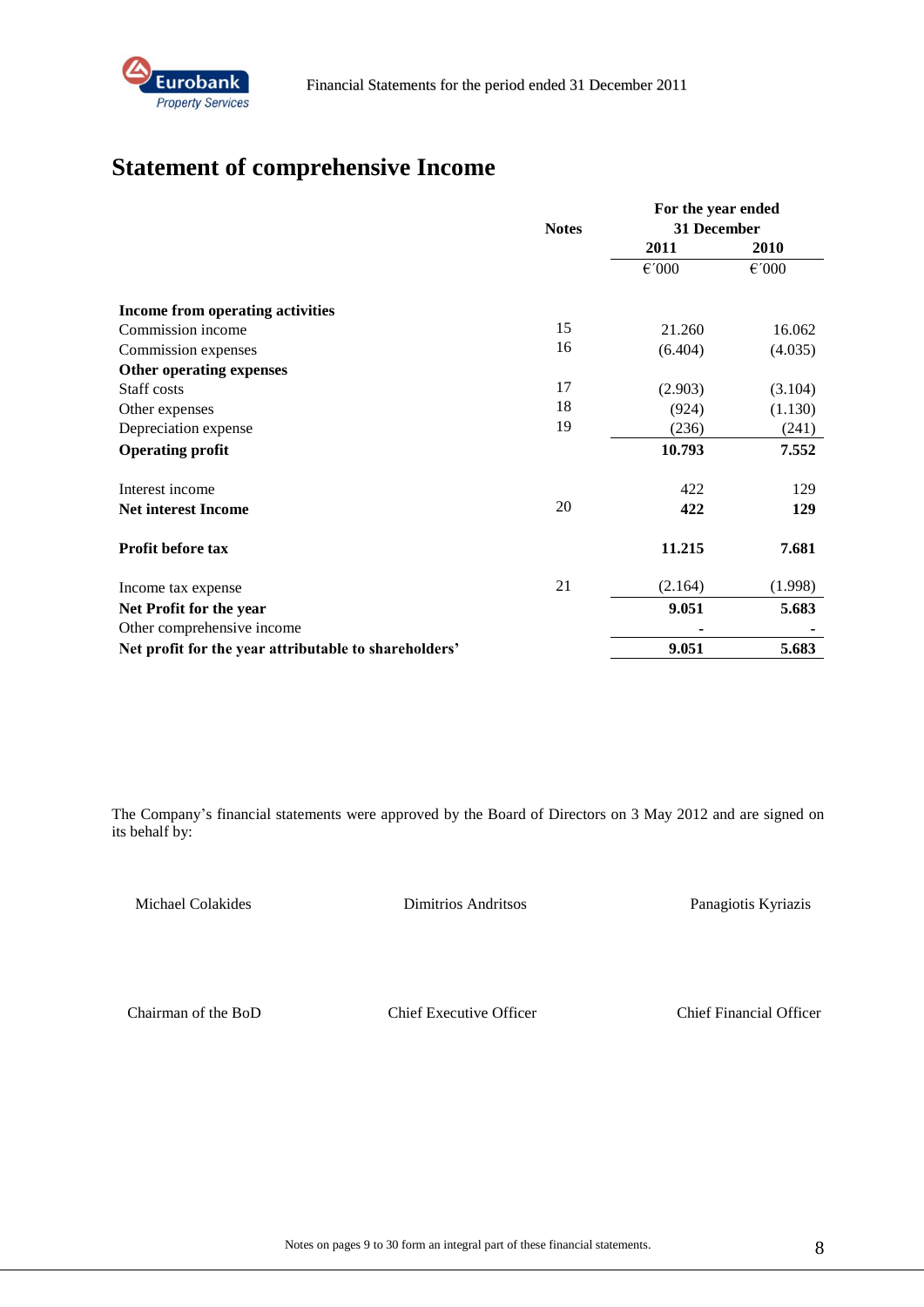

# **Statement of changes in equity**

|                              | <b>Notes</b> | <b>Share</b><br>Capital | <b>Other</b><br><b>Reserves</b> | <b>Retained</b><br><b>Earnings</b> | <b>Totals</b>   |
|------------------------------|--------------|-------------------------|---------------------------------|------------------------------------|-----------------|
|                              |              | $\epsilon$ '000         | $\epsilon$ '000                 | €'000                              | $\epsilon$ '000 |
| Balance at 1/1/2010          |              | 587                     | 342                             | 6.183                              | 7.112           |
| Profit for the year          |              |                         | -                               | 5.683                              | 5.683           |
| Other comprehensive income   |              |                         |                                 |                                    |                 |
| Transfer in reserves         | 11           |                         |                                 |                                    |                 |
| <b>Balance at 31/12/2010</b> |              | 587                     | 342                             | 11.866                             | 12.795          |
| <b>Balance at 1/1/2011</b>   |              | 587                     | 342                             | 11.866                             | 12.795          |
| Profit for the year          |              |                         |                                 | 9.051                              | 9.051           |
| Other comprehensive income   |              |                         |                                 |                                    |                 |
| Transfer in reserves         | 11           |                         |                                 |                                    |                 |
| <b>Balance at 31/12/2011</b> |              | 587                     | 342                             | 20.917                             | 21.846          |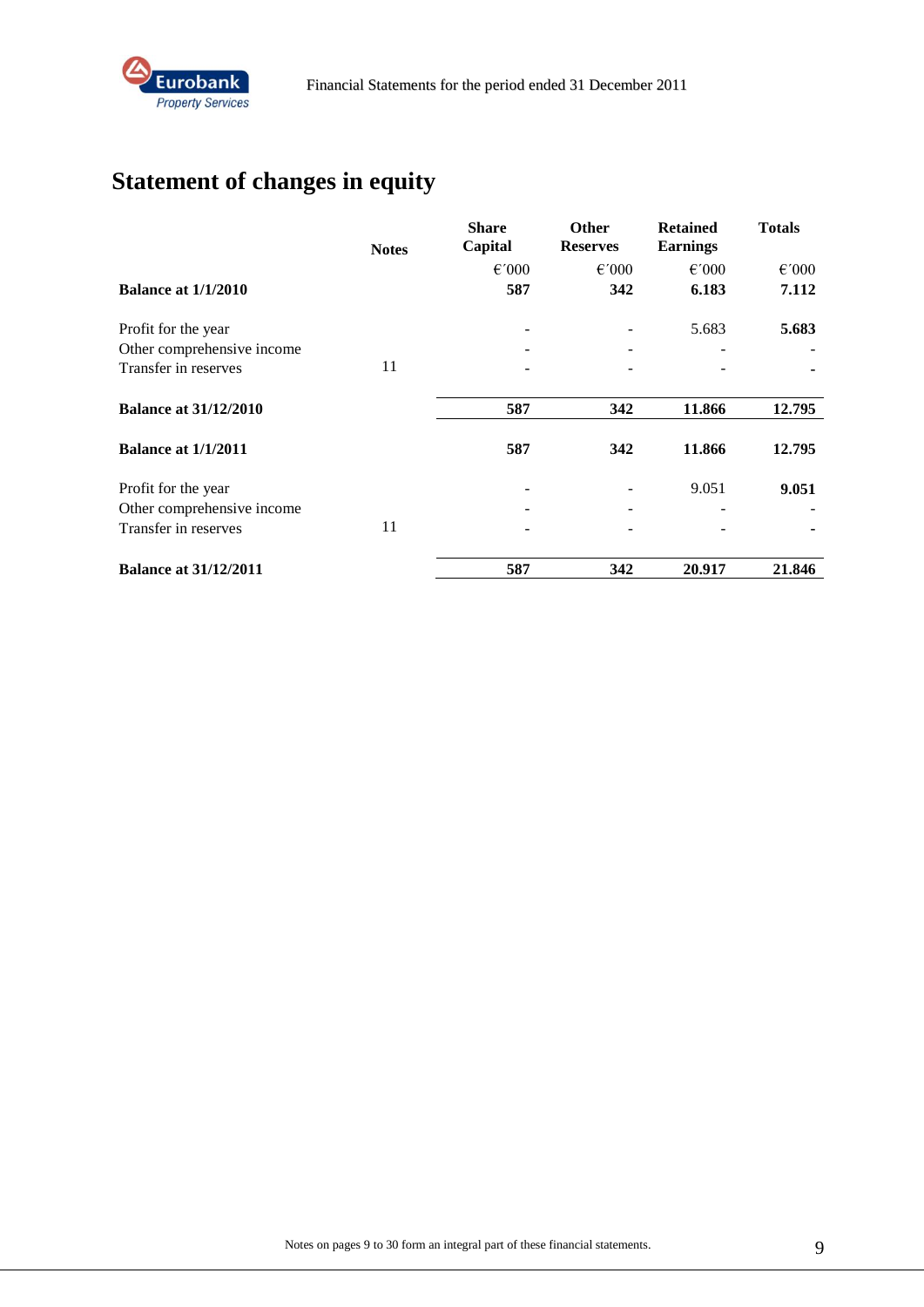

## **Cash flow statement**

|                                                                        | <b>Notes</b> | For the year ended<br>31 December |         |
|------------------------------------------------------------------------|--------------|-----------------------------------|---------|
|                                                                        |              | 2011                              | 2010    |
|                                                                        |              | €'000                             | €'000   |
| Profit before tax                                                      |              | 11.215                            | 7.681   |
| <b>Adjustements for:</b>                                               |              |                                   |         |
| Interest income                                                        | 20           | (422)                             | (129)   |
| Depreciation and amortization expense                                  | 19           | 236                               | 241     |
| Write-offs of tangible assets                                          |              | 37                                |         |
| Provisions                                                             | 18           | 78                                | 187     |
| Cash flows from operating activities before changes in working         |              |                                   |         |
| capital                                                                |              | 11.145                            | 7.980   |
| Decrease / (increase) in trade and other receivables                   |              | (110)                             | 58      |
| Increase / (decrease) in trade and other liabilities                   |              | 460                               | 45      |
| Less:                                                                  |              |                                   |         |
| Taxes paid                                                             |              | (2.326)                           | (2.639) |
| Net cash from/(used in) operating activities (a)                       |              | 9.168                             | 5.444   |
| <b>Cash flows from investing activities</b>                            |              |                                   |         |
| Acquisition of tangible assets                                         | 5            | (103)                             | (55)    |
| Acquisition of intangible assets                                       | 6            | (37)                              | (58)    |
| Interest received                                                      |              | 422                               | 129     |
| Net cash from/(used in) investing activities (b)                       |              | 282                               | 16      |
| <b>Cash flows from financing activities</b>                            |              |                                   |         |
| Loan repayment                                                         |              |                                   |         |
| Net cash from/(used in) financing activities (c)                       |              |                                   |         |
|                                                                        |              |                                   |         |
| Net increase (decrease) in cash and cash equivalents $(a) + (b) + (c)$ |              | 9.450                             | 5.460   |
| Cash and cash equivalents at beginning of year                         | 9            | 7.961                             | 2.501   |
|                                                                        | 9            |                                   |         |
| Cash and cash equivalents at end of year                               |              | 17.411                            | 7.961   |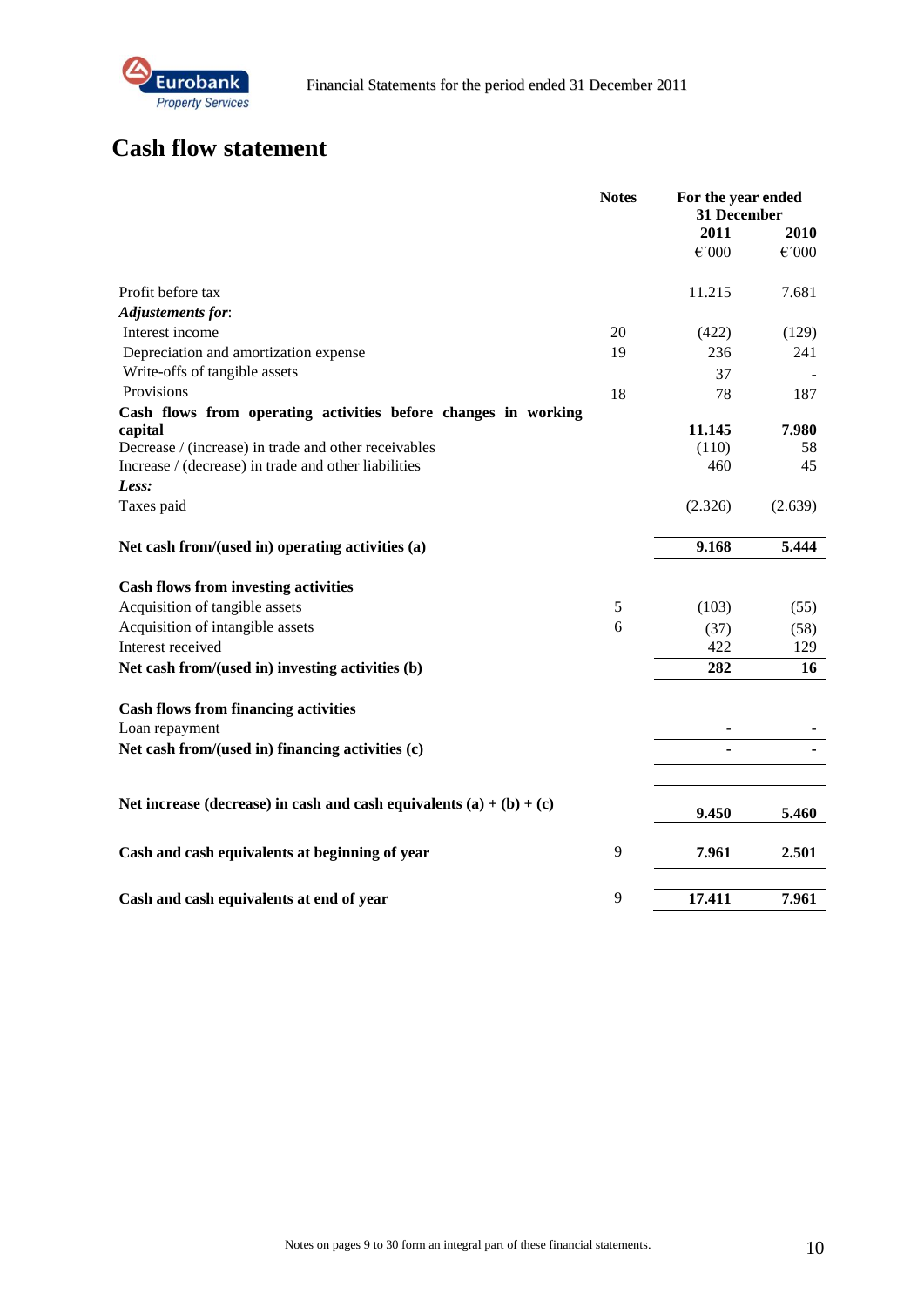

## **1 General information**

The Company Eurobank EFG Property Services S.A. ("The Company"), offers real estate services (valuations, brokerage, property management, etc.) to Eurobank EFG Group and third parties.

The Company has established and is located in Nea Ionia, Greece. The address of its registered office is 6 Siniossoglou Street, Nea Ionia, Greece.

The staff of the company as of 31/12/2011 was 55 persons (31.12.2010: 57 persons).

These financial statements were approved by the Board of Directors as of May 3, 2012.

## **2 Principal accounting policies**

The principal accounting policies applied in the preparation of these financial statements are set out below. These policies have been consistently applied to all the years presented, unless otherwise stated.

## **2.1 Basis of preparation**

These consolidated and company financial statements have been prepared by management in accordance with International Financial Reporting Standards (IFRS) and IFRIC interpretations as adopted by the European Union and International Financial Reporting Standards issued by the IASB

The consolidated and Company financial statements have been prepared under the historical cost convention and adjusted for the fair value of available-for-sale investment securities.

The preparation of financial statements in accordance with I.F.R.S. requires the use of certain critical accounting estimates. It also requires management to exercise judgment in the process of applying the accounting policies. The areas involving a higher degree of exercise of judgment or complexity, or where assumptions and estimates are important for preparing the financial statements are presented in note 4.

The financial statements of December 31, 2011 present the financial position, income statement and cash flows of the company based on the principle of going concern, given the macroeconomic and microeconomic factors and their influence on the operation of the company. The company's main client is the parent company which has suffered from its participation in the voluntary program for private sector involvement (PSI) and consequently on capital adequacy. The Group's management believes that the recapitalization of the Group will be achieved within the timetable agreed between the Group and accordingly the Company will continue its activities.

Certain new standards, amendments to standards and interpretations have been issued that are mandatory for periods beginning during the current financial year and subsequent years. The Company"s evaluation of the effect of these new standards, amendments to standards and interpretations is as follows:

#### **Standards and Interpretations effective for the current financial year 2011**

IAS 24 (Revised) "Related Party Disclosures"

This amendment attempts to reduce disclosures of transactions between government-related entities and clarify related-party definition. More specifically, it removes the requirement for government-related entities to disclose details of all transactions with the government and other government-related entities, clarifies and simplifies the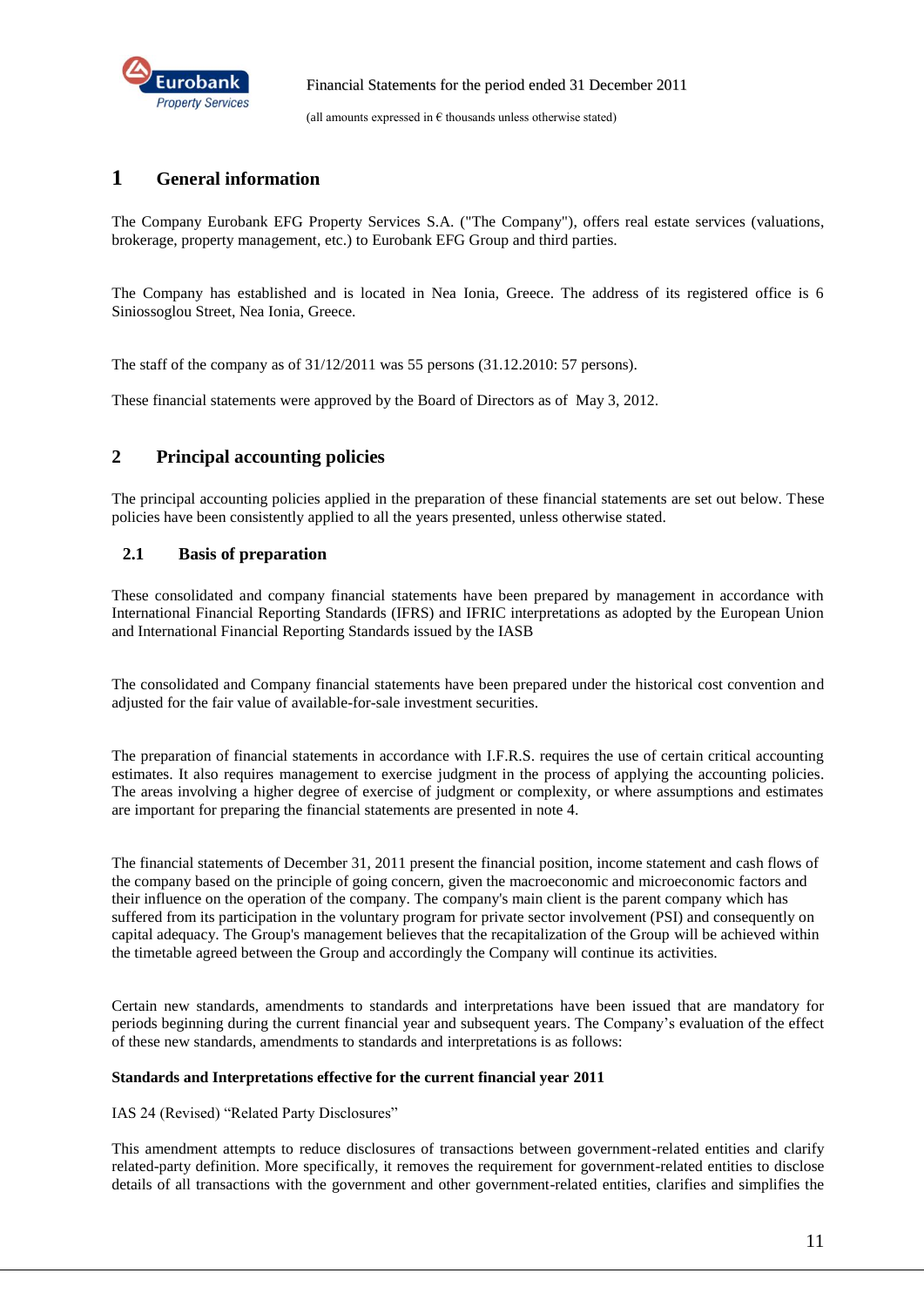

(all amounts expressed in  $\epsilon$  thousands unless otherwise stated)

definition of a related party and requires the disclosure not only of the relationships, transactions and outstanding balances between related parties, but of commitments as well in both the consolidated and the individual financial statements. This revision does not affect the Company"s financial statements.

IAS 32 (Amendment) "Financial Instruments: Presentation"

This amendment clarifies how certain rights issues should be classified. In particular, based on this amendment, rights, options or warrants to acquire a fixed number of the entity"s own equity instruments for a fixed amount of any currency are equity instruments if the entity offers the rights, options or warrants pro rata to all of its existing owners of the same class of its own non-derivative equity instruments. This amendment is not relevant to the Company.

IFRIC 19 "Extinguishing Financial Liabilities with Equity Instruments"

This interpretation addresses the accounting by the entity that issues equity instruments to a creditor in order to settle, in full or in part, a financial liability. This interpretation is not relevant to the Company.

IFRIC 14 (Amendment) "The Limit on a Defined Benefit Asset, Minimum Funding Requirements and their Interaction"

The amendments apply in limited circumstances: when an entity is subject to minimum funding requirements and makes an early payment of contributions to cover those requirements. The amendments permit such an entity to treat the benefit of such an early payment as an asset. This interpretation is not relevant to the Company.

Amendments to standards that form part of the IASB"s 2010 annual improvements project, which do not have a material impact on the Company"s financial statements.

#### **Standards and interpretations issued but not yet in force**

IAS 1 (Amendment) "Presentation of Financial Statements" (effective for annual periods beginning on or after 1 July 2012)

IAS 12 (Amendment) "Income Taxes" (effective for annual periods beginning on or after 1 January 2012)

IAS 19 (Amendment) "Employee Benefits" (effective for annual periods beginning on or after 1 January 2013)

IAS 27 (Amendment) "Separate Financial Statements" (effective for annual periods beginning on or after 1 January 2013)

IAS 28 (Amendment) "Investments in Associates and Joint Ventures" (effective for annual periods beginning on or after 1 January 2013)

IAS 32 (Amendment) "Financial Instruments: Presentation" (effective for annual periods beginning on or after 1 January 2014)

IFRS 7 (Amendment) "Financial Instruments: Disclosures" (effective for annual periods beginning on or after 1 January 2013)

IFRS 7 (Amendment) "Financial Instruments: Disclosures" – transfers of financial assets (effective for annual periods beginning on or after 1 July 2012)

IFRS 9 "Financial Instruments" (effective for annual periods beginning on or after 1 January 2015)

IFRS 10 "Consolidated Financial Statements" (effective for annual periods beginning on or after 1 January 2013)

IFRS 11 "Joint Arrangements" (effective for annual periods beginning on or after 1 January 2013)

IFRS 12 "Disclosure of Interests in Other Entities" (effective for annual periods beginning on or after 1 January 2013)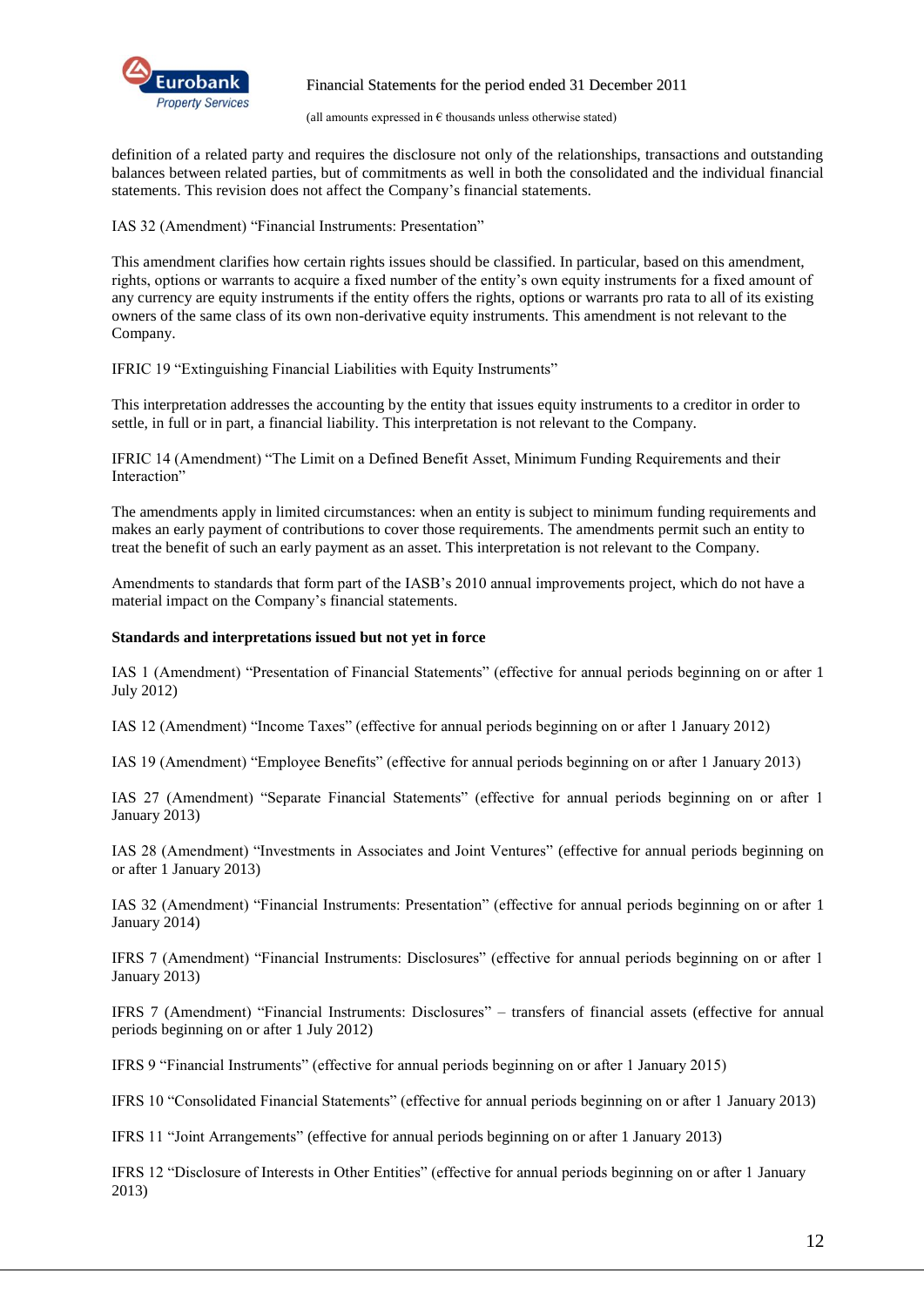

(all amounts expressed in  $\epsilon$  thousands unless otherwise stated)

IFRS 13 "Fair Value Measurement" (Effective for annual periods beginning on or after 1 January 2013)

IFRS 9 Financial Instruments is part of the initiative of the International Accounting Standards to replace IAS 39 Financial Instruments, which is not yet complete and therefore not practical to quantify the effect.

The application of the other above standards and interpretations is not expected to have significant impact on the financial statements during the initial application.

#### **2.2 Foreign currency translation**

#### **(a) Functional and presentational currency**

Items included in the financial statements of the Company are measured using the currency of the primary economic environment in which the entity operates (the "functional currency"). The financial statements are presented in Euro, which is the Company"s functional and presentation currency

#### **(b) Transactions and balances**

Foreign currency transactions are translated into the functional currency using the exchange rates prevailing at the dates of the transactions. Foreign exchange gains and losses resulting from the settlement of such transactions and from the translation at year-end exchange rates of monetary assets and liabilities denominated in foreign currencies are recognised in the income statement.

#### **2.3 Property, plant and equipment**

All property, plant and equipment are stated in the balance sheet at historical cost less accumulated depreciation. Historical cost includes expenditure that is directly attributable to the acquisition of the items.

Subsequent costs are included in the asset"s carrying amount or recognised as a separate asset, as appropriate, only when it is probable that future economic benefits associated with the item will flow to the Group and the cost of the item can be measured reliably. Repairs and maintenance costs are charged to the income statement during the financial period in which they are incurred.

Depreciation, based on the component approach, is calculated so as to write off the cost of the assets, over their estimated useful lives, using the straight-line method, as follows

| - Leasehold improvements    | 8 years, according to the duration of the contract or the<br>useful life if less. |
|-----------------------------|-----------------------------------------------------------------------------------|
| $-$ Furniture and equipment | $1 - 4$ vears                                                                     |

The assets' residual values and useful lives are reviewed, and adjusted if appropriate, at least each financial year end.

An asset's carrying amount is written down immediately to its recoverable amount if its carrying amount is greater than its estimated recoverable amount.

The gain or loss arising on the disposal of an asset is determined as the difference between the sale proceeds and the carrying amount of the asset and is recognised in the income statement.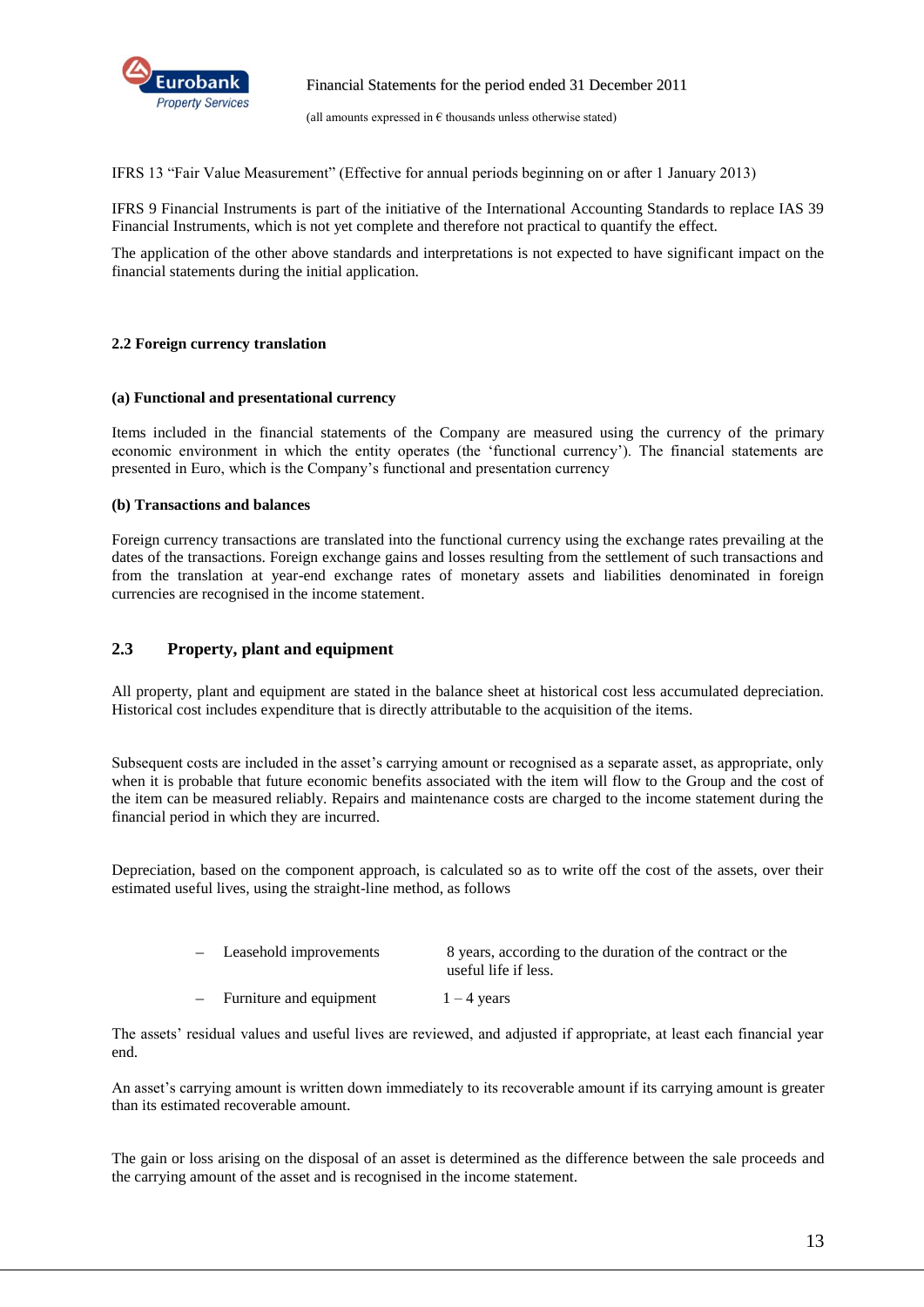

## **2.4 Intangible assets**

#### (a) Software

Costs associated with maintenance of existing software programs are recognized as expenses when incurred. Costs associated with the development of identifiable and unique software controlled by the Company and should lead to greater cost benefits than one year are recognized as intangible assets and amortized on a straight-line method over the useful life of 1 - 4 years.

(β) Other intangible assets – Contracts with customers

Other intangible assets are intangibles that are separated or arise from contractual or other legal rights and are amortised on a straight line during the projected useful life (fifty years). Other intangible assets relate to contracts for services related to property (valuations, brokerage) purchased by the Company with the transfer of the valuations sector and brokerage sectors from Eurobank Properties REIC on 1 December 2004.

#### **2.5 Leases**

Where the Company is the lessee

Operating lease – leases in which substantially all risks and rewards of ownership are retained by another party, the lessor, are classified as operating leases. Payments, including prepayments, made under operating leases (net of any incentives received by the lessor) are charged to the income statement on a straight-line basis over the period of the lease. There were no material operating leases for the periods covered by the financial statements.

## **2.6 Impairment of non financial assets**

Assets that are subject to amortisation or depreciation are tested for impairment whenever events or changes in circumstance indicate that the carrying amount may not be recoverable. An impairment loss is recognised for the amount by which the asset's carrying amount exceeds its recoverable amount.

There were no assets with indefinite useful live, nor were there indications that an asset subject to amortization is impaired during the period covered by these financial statements.

## **2.7 Investments**

The Company classifies its investments as available-for-sale. Available for sale financial assets are non derivative financial assets that are either classified in this category either can not be classified as financial assets at fair value through profit, as loans and receivables or investments held to maturity. They are included in non-current assets unless management intends to sell the investment within 12 months from the balance sheet date.

Purchases and sales of investments are recognised on trade date, ie the date on which the Company commits to purchase or sell the asset and are recognized initially at fair value plus transaction costs. Financial assets are derecognised when the rights to receive cash flows expire or when the Company has transferred substantially the risks and rewards of ownership.

Financial assets available for sale later presented at fair value. Unrealised gains and losses from changes in fair value of non-monetary items classified as available for sale are recognized in equity. When investments classified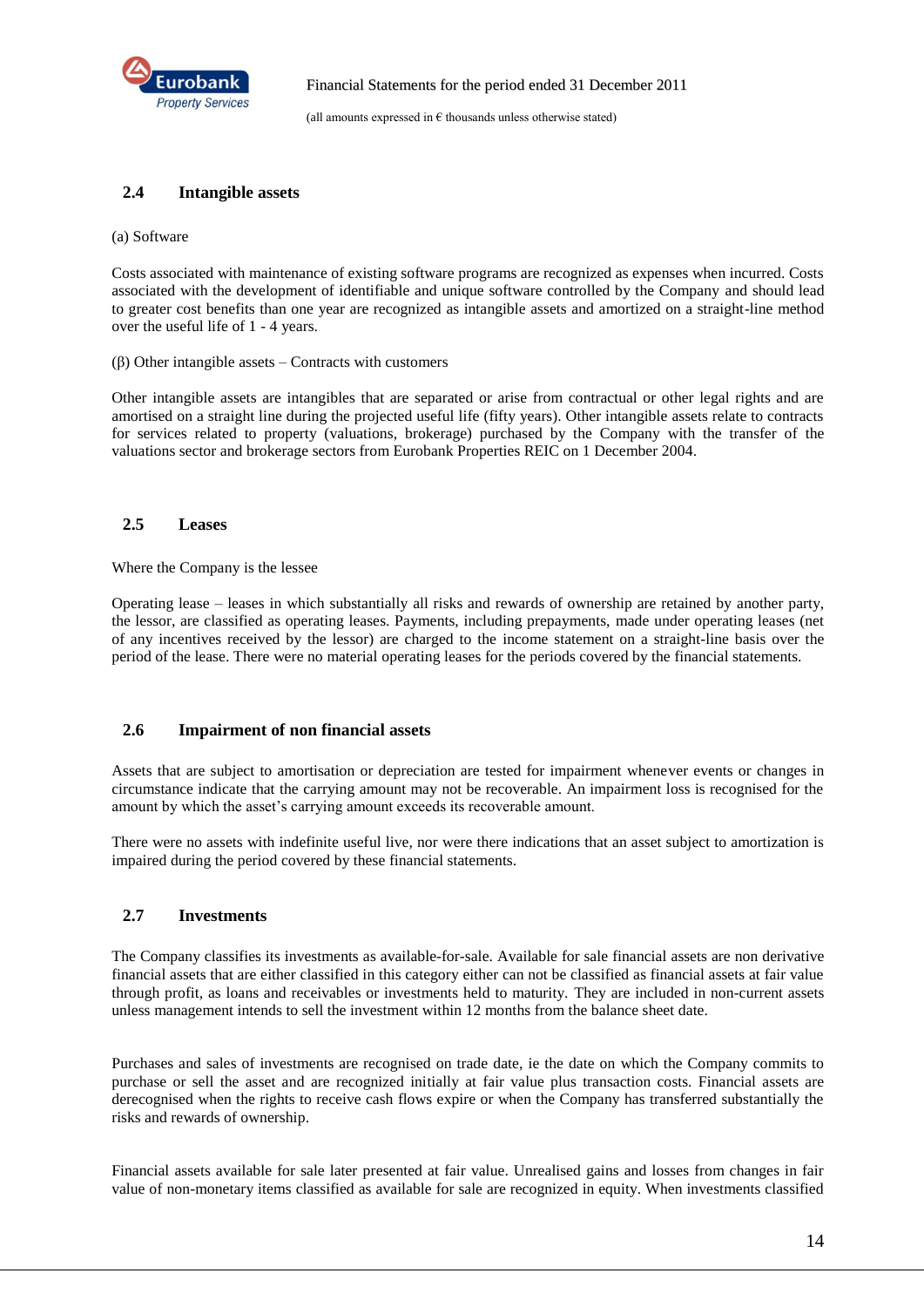

#### (all amounts expressed in  $\epsilon$  thousands unless otherwise stated)

as available for sale are sold or impaired, the accumulated fair value adjustments are transferred to the income statement as gains and losses on investments.

The fair value of investments traded in active markets is determined by current stock prices offer. The fair value of unlisted securities and other financial assets where the market is not active, determined using valuation techniques. These techniques include using recent transactions were at arm's length, the reference to the current price of comparable items which are traded, and the discounted cash flows adjusted to reflect the specific circumstances of the issuer.

The Company, at each balance sheet date, considers whether there is objective evidence that a financial asset or group of financial assets is impaired. Where securities are classified as available for sale and there is significant or a decrease in fair value below cost, this is taken into account to determine if these investments are impaired.

If any such indication exists for financial assets available for sale, the cumulative loss, measured as the difference between the acquisition cost and current fair value, less any impairment loss, which has previously recognized in profit or loss is removed from equity and recognized in the income statement. The impairment loss in respect of equity instruments is recognized in the income statement and is not reversed.

## **2.8 Trade receivables**

Trade receivables are recognised initially at their fair value and subsequently measured at amortised cost using the effective interest rate method, unless the effects of discounting are not material, less provision for impairment. A provision for impairment of trade receivables is established when there is objective evidence that the Group will not be able to collect all amounts due according to the original terms of the receivables.

The amount of the provision is the difference between the asset's carrying amount and the present value of estimated future cash flows, discounted at the effective interest rate.

## **2.9 Cash and cash equivalents**

Cash and cash equivalents include cash in hand and time deposits held with banks with original maturities of three months or less.

## **2.10 Share capital**

Ordinary shares are classified as equity. Incremental costs directly attributable to the issue of new shares or options are shown in equity as a deduction (net of tax), from the proceeds

## **2.11 Bank borrowings**

Borrowings are recognised initially at fair value, net of transaction costs incurred. Borrowings are subsequently stated at amortised cost. Any difference between the proceeds received (net of transaction costs) and the redemption values are recognised in the income statement over the period of the borrowings using the effective interest rate method. At the end of the current year and the previous year the Company had no bank loans.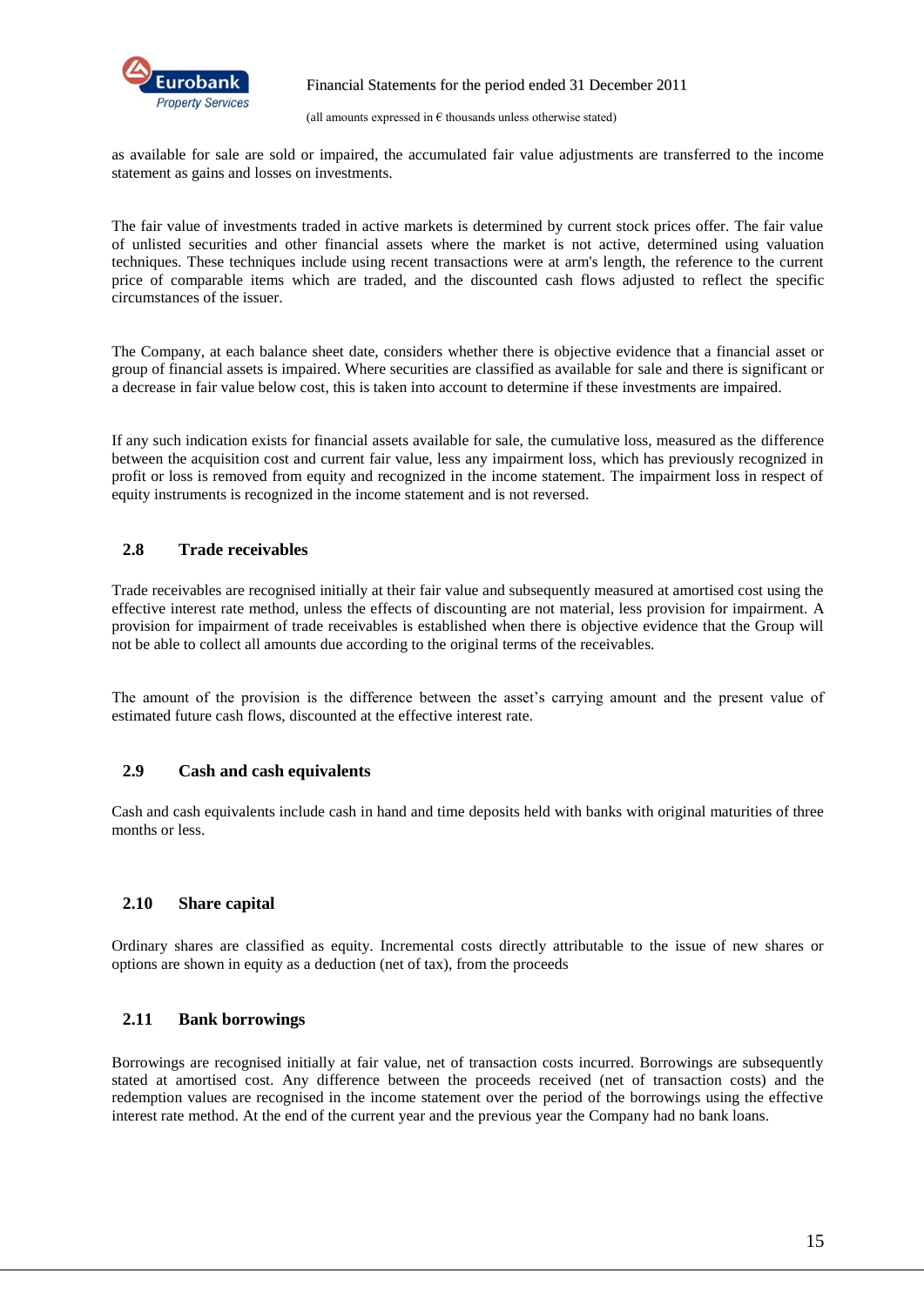

## **2.12 Taxes**

The current income tax charge is calculated on the basis of the tax laws enacted or substantively enacted at the balance sheet date.

Deferred income tax is provided in full, using the liability method, on temporary differences arising between the tax bases of assets and liabilities and their carrying amounts in the financial statements. However, the deferred income tax is not accounted for if it arises from initial recognition of an asset or liability in a transaction other than a business combination that at the time of the transaction affects neither accounting nor taxable profit nor loss.

Deferred income tax is determined using tax rates (and laws) that have been enacted or substantially enacted by the balance sheet date and are expected to apply when the related deferred income tax asset is realised or the deferred income tax liability is settled.

Deferred income tax assets are recognised to the extent that it is probable that future taxable profit will be available against which the temporary differences can be utilised.

## **2.13 Employee benefits**

#### **(i) Pension obligations**

The Company participates in defined contribution pension plans under which pays fixed contributions into pension funds. The Company has no obligations other than pensions for payment of contributions paid.

The Company's contributions to defined contribution pension plans are recognized as employee benefits during the period concerned.

#### **(ii) Staff retirement indemnity obligations**

In accordance with the local labour legislation, the Company provides for staff retirement indemnity obligation for employees which are entitled to a lump sum payment based on the number of years of service and the level of remuneration at the date of retirement, if they remain in the employment of the Company until normal retirement age.

Provision has been made for the actuarial value of the lump sum payable on retirement using the projected unit credit method. Under this method the cost of providing retirement indemnities is charged to the income statement so as to spread the cost over the period of service of the employees, in accordance with the actuarial valuations which are performed every year. The obligation is calculated as the present value of the estimated future cash outflows using interest rates of government securities which have terms to maturity approximating the terms of the related liability. Actuarial gains and losses that arise in calculating the Company"s obligation in respect of the obligations are charged directly in the profit and loss for the year.

In addition, the Company has enhanced the above provision by taking into consideration potential separations before normal retirement based on the terms of previous voluntary separation schemes. The Company recognises separation indemnity when it is demonstrably committed to separations either according to detailed formal plans which are announced and cannot be withdrawn or as a result of mutually agreed termination terms. Benefits payable in more than 12 months from the balance sheet date are discounted to present value.

#### **(iii) Performance based cash payments (based on employee's performance)**

The Company's Management awards high performing employees with bonuses in cash. Cash payments requiring General Meeting approval as distribution of profits to staff are recognised as employee benefit expense in the accounting period that they are approved by the Company"s shareholders.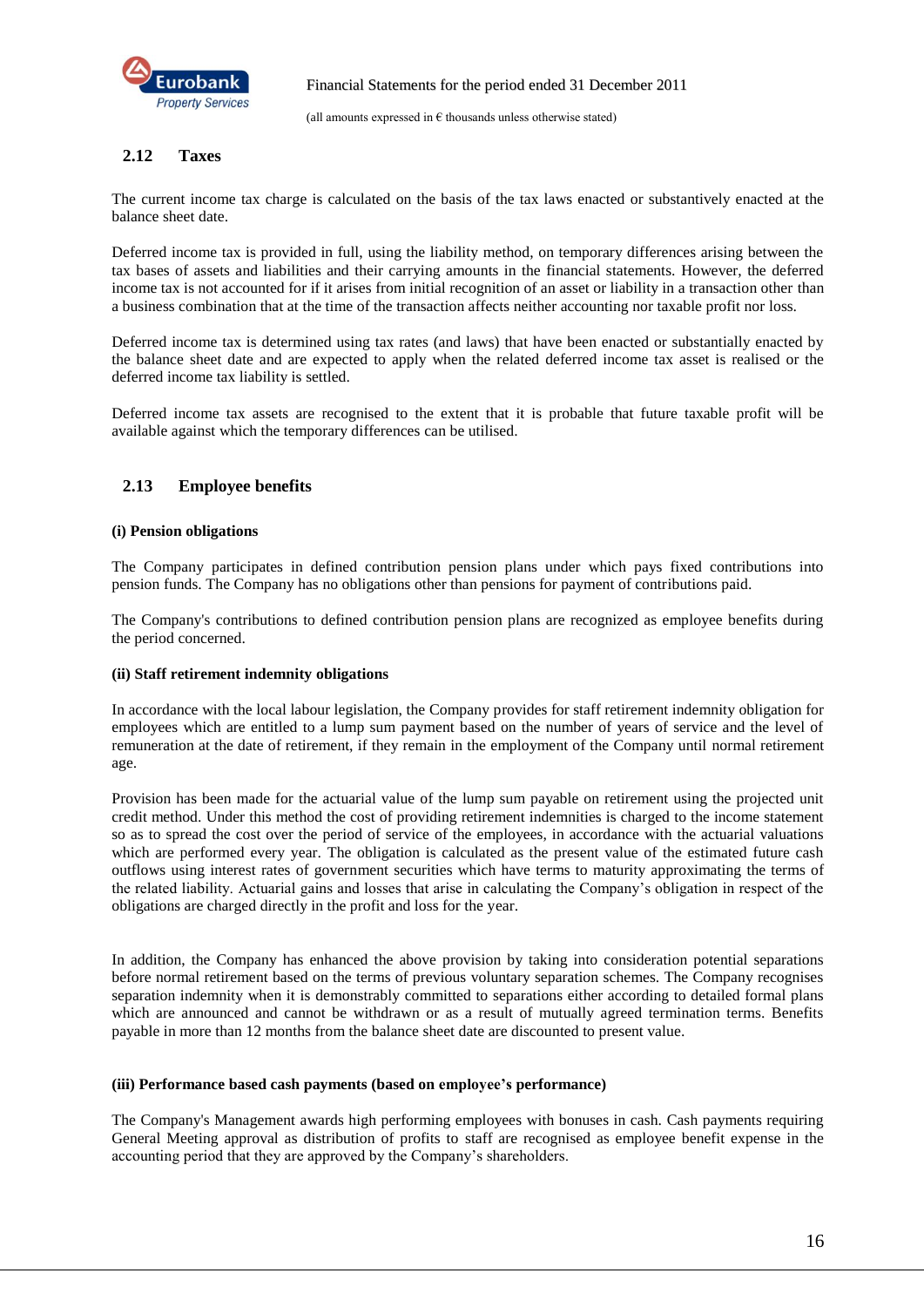

(all amounts expressed in  $\epsilon$  thousands unless otherwise stated)

## **2.14 Provisions**

Provisions for legal claims are recognised when: the Company has a present legal or constructive obligation as a result of past events; it is probable that an outflow of resources will be required to settle the obligation; and the amount has been reliably estimated.

Where there are a number of similar obligations, the likelihood that an outflow will be required in settlement is determined by considering the class of obligations as a whole. A provision is recognised even if the likelihood of an outflow with respect to any one item included in the same class of obligations may be small.

Provisions are measured at the present value of management's best estimate of the expenditure required to settle the present obligation at the balance sheet date. The discount rate used to determine the present value reflects current market assessments of the time value of money and the risks specific to the liability.

## **2.15 Revenue recognition**

Revenue includes income from property management, advisory services, valuations and brokerage services. The income from property management and other services (valuations, brokerage etc.) are recognized in the period the services are rendered. In the case, where the Company acts as an intermediary, the commission and not the gross income is recognized.

## **2.16 Dividend distribution**

The dividend distribution to the Company"s shareholders is recognised as a liability in the Company"s financial statements in the period in which the dividends are approved by the General Meeting of Shareholders.

## **2.17 Interest expense**

Interest expenses for borrowings are recognised within "finance costs" in the income statement using the effective interest rate method.

The effective interest rate method is a method of calculating the amortised cost of a financial asset or financial liability and of allocating the interest income or interest expense over the relevant period. The effective interest rate is the rate that exactly discounts estimated future cash payments or receipts throughout the expected life of the financial instrument, or a shorter period where appropriate to the net carrying amount of the financial asset or the financial liability.

When calculating the effective interest rate, the Group estimates cash flows considering all contractual terms of the financial instrument (for example, prepayment options) but does not consider future credit losses. The calculation includes all fees and points paid or received between parties to the contract that are an integral part of the effective interest rate, transaction costs and other premiums or discounts.

## **2.18 Off-setting financial instruments**

Financial assets and liabilities are offset and the net amount reported in the balance sheet only when there is a legal enforceable right to offset the recognised amounts and there is an intention to settle on a net basis, or to realise the asset and settle the liability simultaneously.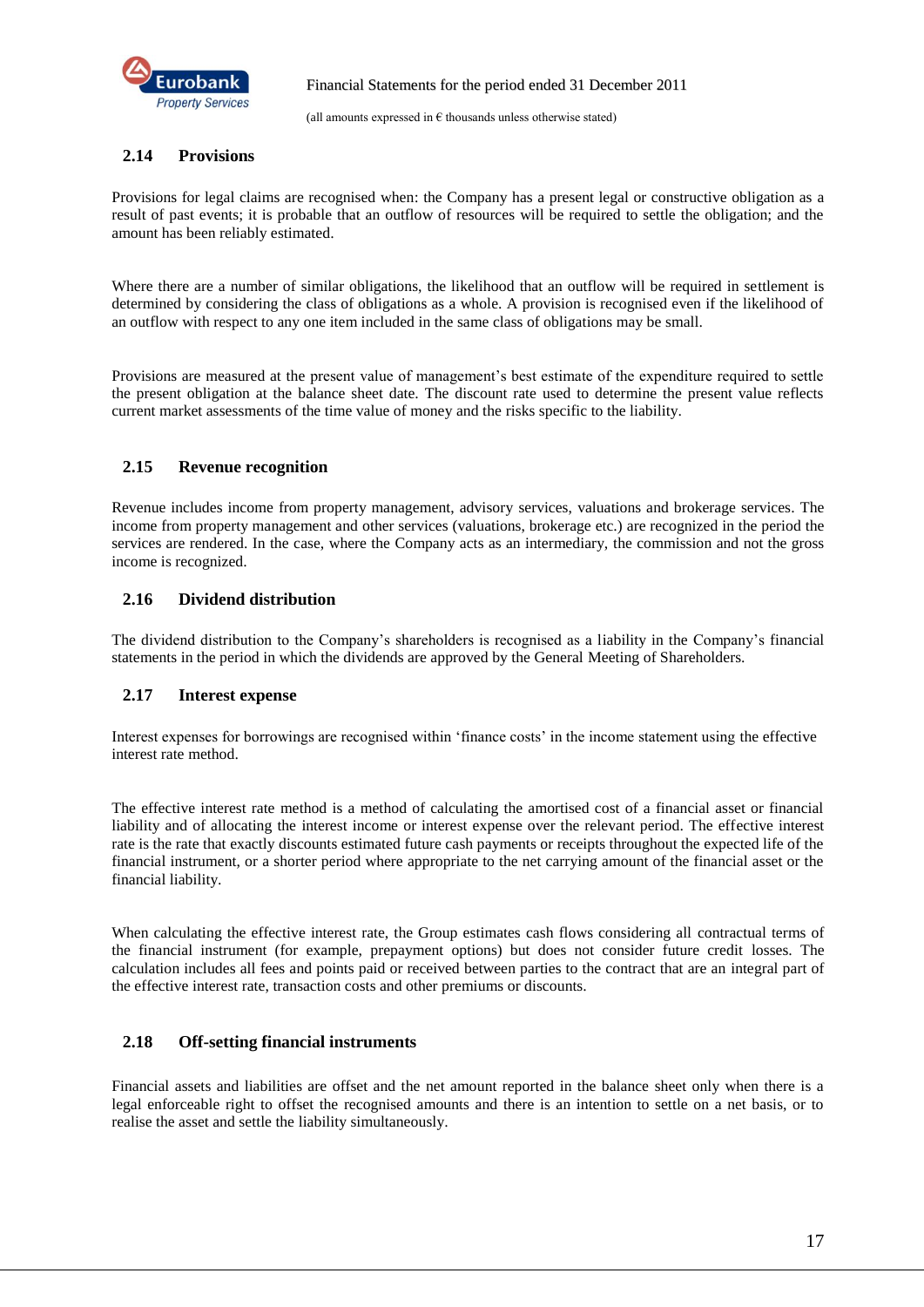

## **2.19 Comparative data**

Where required comparative figures have been adjusted to conform with the presentation of financial statements for the current year.

## **3 Financial risk management**

## **3.1 Financial risk management**

The Company"s activities expose it to a variety of financial risks: market risk (including price risk and cash flow interest rate risk), credit risk and liquidity risk. The financial risks relate to the following financial instruments: trade receivables, cash and cash equivalents, trade and other payables and borrowings. The accounting policy with respect to these financial instruments is described in Note 2.

Risk management is carried out by the Company"s management based on the advice of the treasury and risk management departments within its parent company, EFG Eurobank Ergasias S.A... Risk management primarily focuses on the identification and evaluation of financial risk, which includes the following specific areas: such as foreign exchange risk, interest rate risk, credit risk, use of derivative financial instruments and non-derivative financial instruments and investing excess liquidity.

#### **a) Market risk**

#### (i) Foreign exchange risk

The Company operates in a single economic environment (Greece) and not significantly exposed to risks from foreign currency due to the limited value of foreign currency transactions.

#### (ii) Price risk

The Company is not significantly exposed to price risk, since the financial assets held for sale are not considered significant.

(iii) Cash flow and fair value interest rate risk

The Company's exposure to risk from fluctuations in interest rates is limited because it comes from time-deposits.

#### **b) Credit risk**

The Company has significant concentrations of credit risk with respect to cash balances and deposits held with the parent company. However, no significant losses are anticipated, as since cash transactions are restricted to the parent company.

Receivables from third party customers were  $\epsilon$  256ths (in 2010:  $\epsilon$  543ths.), for which the provision for Bad & doubtful debts is  $\epsilon$  96ths (2010:  $\epsilon$  142ths.)

#### **c) Liquidity risk**

Prudent liquidity risk management implies sufficient cash balances, the availability of funding through an adequate amount of committed credit facilities and the ability to close out market positions. Due to the dynamic nature of the underlying business, the Company"s management aims to maintain flexibility in funding by keeping adequate cash and committed credit lines available. The Management believes that the company is not exposed to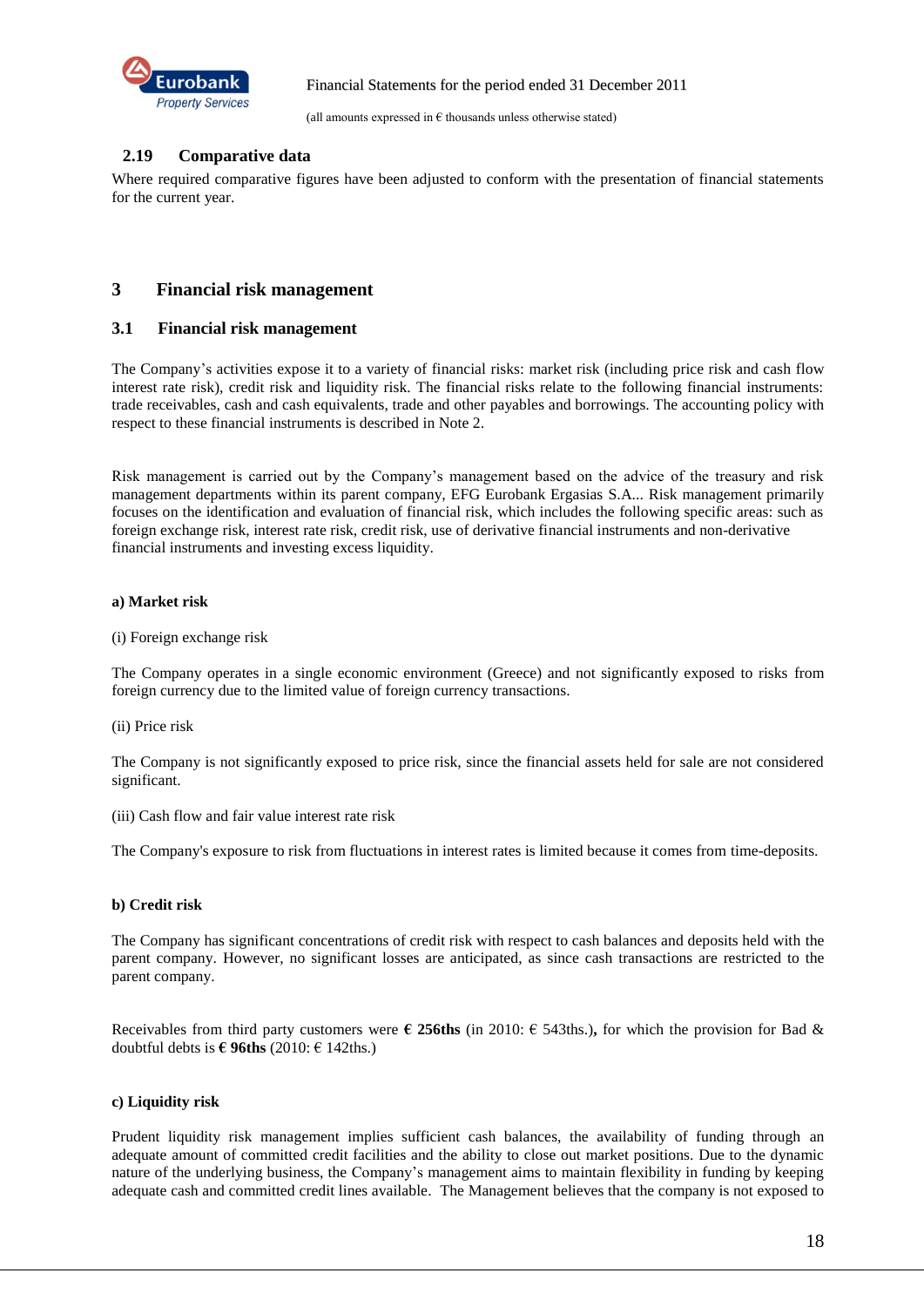

significant liquidity risk, since the company expects will continue to make significant contributions, and the Company will be able to ensure, if necessary, additional lines of credit from its parent company.

The Company"s liquidity position is monitored on a regular basis by the management. A summary table is presented below with maturity of financial liabilities:

|                                                           | <b>Year ended 31 December</b> |       |
|-----------------------------------------------------------|-------------------------------|-------|
| <b>Financial liabilities</b>                              | 2011                          | 2010  |
| <b>Non-current liabilities</b>                            |                               |       |
| Trade and other payables (maturity within one year)       | 2.094                         | 1.624 |
| Current income tax liabilities (maturity within one year) | 858                           | 909   |
|                                                           | 2.952                         | 2.533 |

## **3.2 Capital risk management**

The Company"s objectives when managing capital are to safeguard the Company"s ability to continue as a going concern in order to provide returns for shareholders and benefits for other stakeholders and to maintain an optimal capital structure.

In order to maintain or adjust the capital structure, the Company may adjust the amount of dividend paid to shareholders, return capital to shareholders, issue new shares or sell assets.

## **3.3 Fair values of financial assets and liabilities**

Fair value is the amount for which an asset could be exchanged or a liability settled, between knowledgeable, willing parties in an arm's length transaction. The purchase price, where an active market (such as a recognized stock exchange) is the best evidence of fair value of a financial instrument. Where no prices are market, the fair value of financial assets and liabilities calculated using present value or other valuation techniques where all significant variables are observable in the market.

The values obtained using these methods, are significantly affected by assumptions concerning the amount and timing of future cash flows and discount rates used. The fair values of financial assets and liabilities approximate their carrying amounts for the following reasons:

a. Financial assets held for trading, derivatives and other transactions undertaken for commercial purposes, and treasury bills, investment securities available for sale financial assets and liabilities at fair value through profit or loss logariasmou at fair value reference to quoted market prices where available. If no quotations are available, then fair values are estimated using valuation techniques.

b. All financial assets at fair value are classified at the end of each year in one of the three level fair value hierarchy depending on whether the valuation based on observable or non observable market data.

Level 1 - quoted prices in active markets for financial assets with similar characteristics. These values should be readily and regularly available from an active stock or index / market and represent actual and regularly occurring market transactions on arm's length. This level includes quoted shares, debt securities and derivatives traded.

Level 2 - Financial instruments valued using valuation methods that all important data from observable prices. This level includes OTC derivatives and structured financial assets and liabilities.

Level 3 - Financial assets measured using valuation techniques with significant input from several unobservable prices.

The Company has no significant exposure to fluctuations in fair value and book value of financial assets and liabilities is substantially equivalent to their fair values, except where indicated otherwise.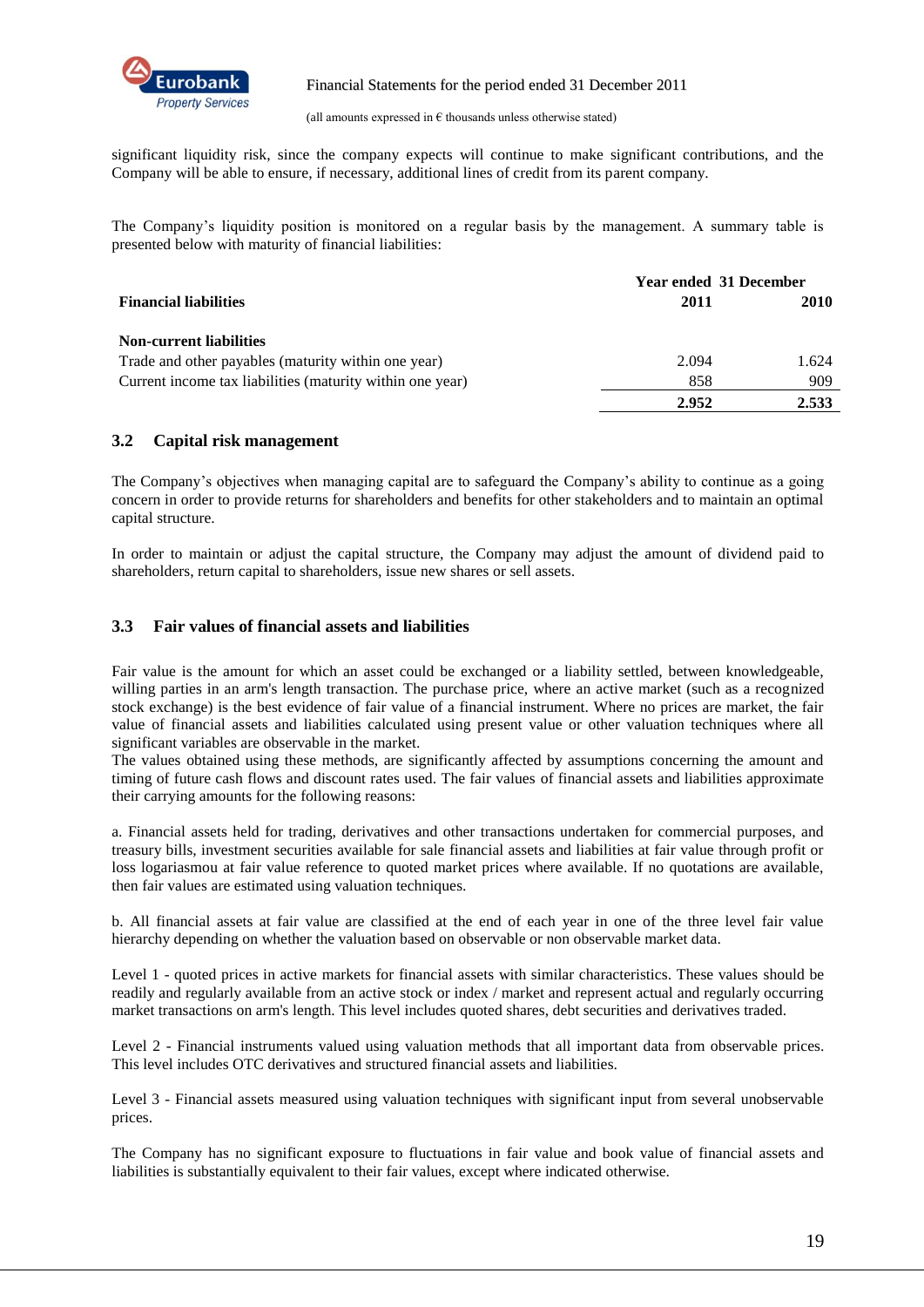

## **4 Critical accounting estimates and assumptions**

Estimates and assumptions are continually evaluated and are based on historical experience as adjusted for current market conditions and other factors, including expectations of future events that are believed to be reasonable under the circumstances.

## **4.1 Critical accounting estimates and assumptions**

The Company makes estimates and assumptions concerning the future. The estimates and assumptions that have a significant risk of causing a material adjustment to the carrying amounts of assets and liabilities within the next financial year are discussed below:

Income tax: Estimates are required in determining the provision for income tax. The Company recognise provisions for expected tax audits based on estimates of whether additional taxes will arise. Where the final tax outcome differs from the amounts initially recognised, such differences will impact the income tax and deferred tax liabilities during the period in which such determination is made. The income tax expense includes the effect of deferred tax according with the IAS 12.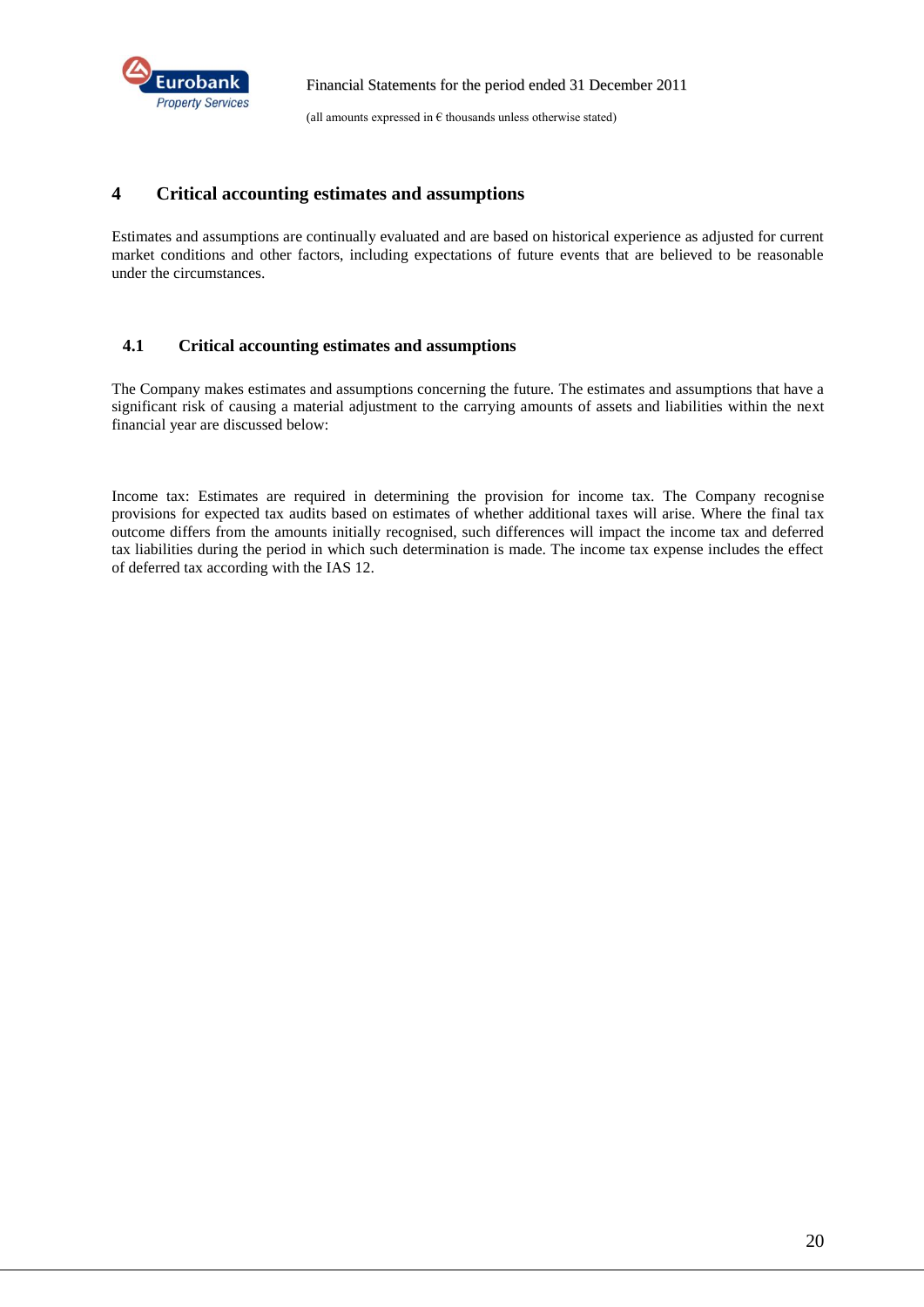

## **5 Property, plant and equipment**

|                                    | Land and buildings,<br><b>Leasehold</b><br>improvements | <b>Furniture and</b><br>Equipment | <b>Totals</b> |
|------------------------------------|---------------------------------------------------------|-----------------------------------|---------------|
| Cost                               |                                                         |                                   |               |
| Balance at 1 January 2010          | 252                                                     | 297                               | 549           |
| Additions                          | 30                                                      | 25                                | 55            |
| <b>Balance 31 December 2010</b>    | 282                                                     | 322                               | 604           |
| <b>Accumulated depreciation</b>    |                                                         |                                   |               |
| Balance at 1 January 2010          | 60                                                      | 168                               | 228           |
| Depreciation charge                | 23                                                      | 46                                | 69            |
| <b>Balance at 31 December 2010</b> | 83                                                      | 214                               | 297           |
| Net book value at 31 December 2010 | 199                                                     | 108                               | 307           |
| Cost                               |                                                         |                                   |               |
| Balance at 1 January 2011          | 282                                                     | 322                               | 604           |
| <b>Additions</b>                   | 84                                                      | 19                                | 103           |
| Write-offs                         | (34)                                                    | (35)                              | (69)          |
| <b>Balance at 31 December 2011</b> | 332                                                     | 306                               | 638           |
| <b>Accumulated depreciation</b>    |                                                         |                                   |               |
| Balance at 1 January 2011          | 83                                                      | 214                               | 297           |
| Write-offs                         | (5)                                                     | (27)                              | (32)          |
| Depreciation charge                | 23                                                      | 41                                | 64            |
| <b>Balance at 31 December 2011</b> | 101                                                     | 228                               | 329           |
| Net book value at 31 December 2011 | 231                                                     | 78                                | 309           |

The carrying value of tangible assets is represented at fair value.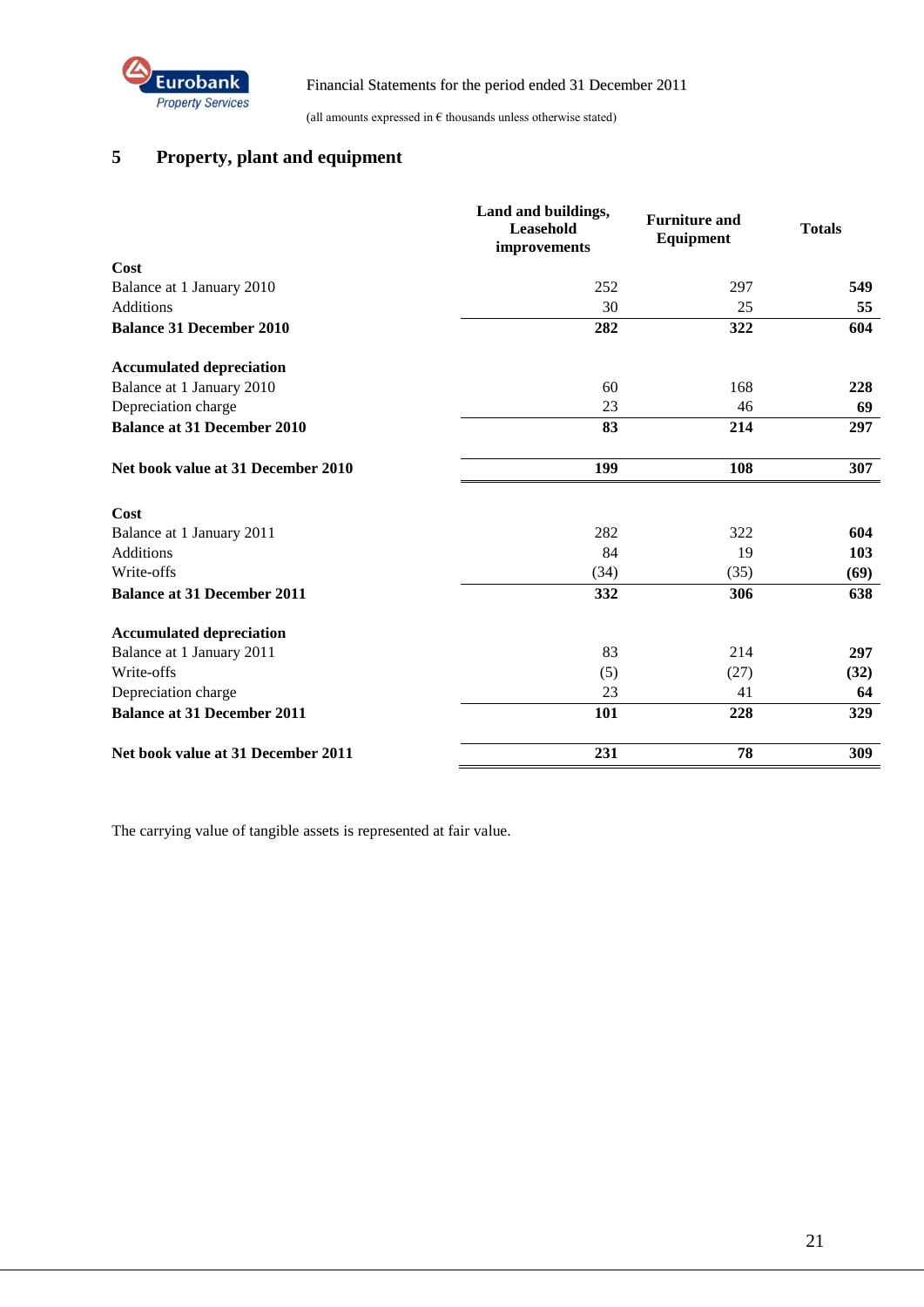

(all amounts expressed in  $\epsilon$  thousands unless otherwise stated)

## **6 Intangible assets**

|                                    | Other intangible assets |                               |               |
|------------------------------------|-------------------------|-------------------------------|---------------|
|                                    | Computer<br>software    | (Contracts with<br>customers) | <b>Totals</b> |
| Cost                               |                         |                               |               |
| Balance at 1 January 2010          | 361                     | 5.587                         | 5.948         |
| Additions                          | 58                      |                               | 58            |
| <b>Balance at 31 December 2010</b> | 419                     | 5.587                         | 6.006         |
| <b>Accumulated amortisation</b>    |                         |                               |               |
| Balance at 1 January 2010          | 216                     | 569                           | 785           |
| Amortisation charge                | 60                      | 112                           | 172           |
| <b>Balance at 31 December 2010</b> | 276                     | 681                           | 957           |
| Net book value at 31 December 2010 | 143                     | 4.906                         | 5.049         |
| Cost                               |                         |                               |               |
| Balance at 1 January 2011          | 419                     | 5.587                         | 6.006         |
| <b>Additions</b>                   | 37                      |                               | 37            |
| <b>Balance 31 December 2011</b>    | 456                     | 5.587                         | 6.043         |
| <b>Accumulated amortisation</b>    |                         |                               |               |
| Balance at 1 January 2011          | 276                     | 681                           | 957           |
| Amortisation charge                | 60                      | 112                           | 172           |
| <b>Balance at 31 December 2011</b> | 336                     | 793                           | 1.129         |
| Net book value at 31 December 2011 | 120                     | 4.794                         | 4.914         |

Other intangible assets (contracts with customers) relate to contracts acquired, for the sector of appraisals and brokerage services, by the Company from Eurobank Properties REIC, on 1 December 2004. Contracts with customers are amortised on a straight-line method over their estimated useful life (fifty years).

The carrying value of intangible assets is represented at fair value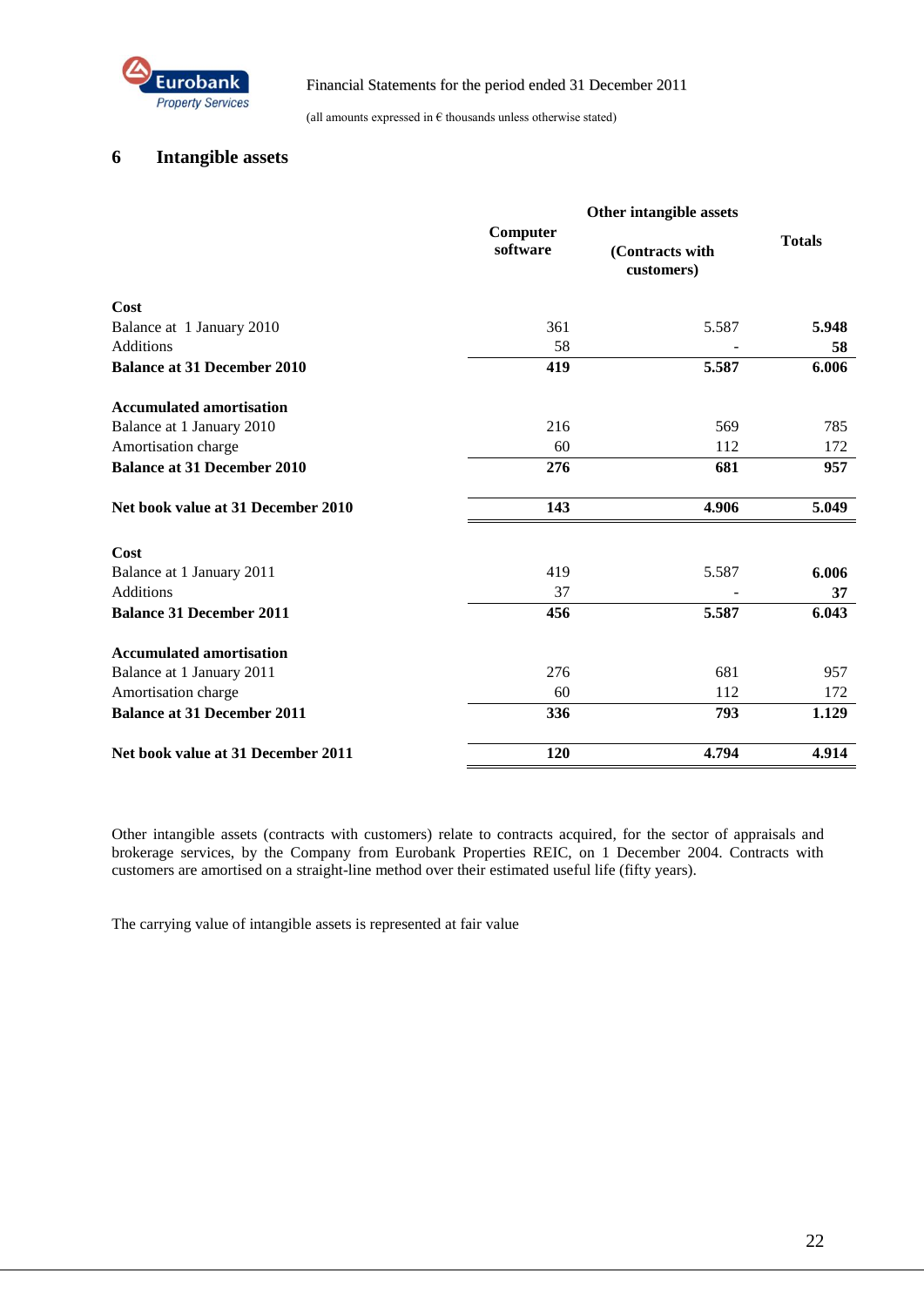

(all amounts expressed in  $\epsilon$  thousands unless otherwise stated)

## **7 Available-for-sale investment securities**

Available-for-sale investment securities consist of:

|                           |      | 31 December |
|---------------------------|------|-------------|
|                           | 2011 | 2010        |
| Non-listed shares:        |      |             |
| Company shares in Greece: |      |             |
| PROPINDEX AE              | 18   | 18          |
|                           |      |             |

## **8 Trade and other receivables**

|                                                               | 31 December |       |
|---------------------------------------------------------------|-------------|-------|
|                                                               | 2011        | 2010  |
| Trade receivables                                             | 160         | 324   |
| Receivables from related parties (Note 25)                    | 2.229       | 2.272 |
| Receivables from property management at third party buildings | 581         | 378   |
| Other receivables                                             | 194         | 158   |
|                                                               | 3.164       | 3.132 |

All receivables of the company are due within one year from the balance sheet date. The company's management believes that the value of trade and other receivables represents their fair value.

The company showed increased credit risk resulting from a major customer (Group Eurobank EFG), which corresponds to more than 10% of income. However, no major credit losses are expected, due to the high creditworthiness of the customer.

## **9 Cash and cash equivalents**

|                                                               | 31 December |       |
|---------------------------------------------------------------|-------------|-------|
|                                                               | 2011        | 2010  |
|                                                               |             |       |
| Cash in hand                                                  |             |       |
| Cash at bank for property management at third party buildings | 162         | 176   |
| Cash at bank                                                  | 115         | 239   |
| Short term time deposits                                      | 17.133      | 7.545 |
|                                                               | 17.411      | 7.961 |

Bank balances are held on accounts within the parent company EFG Eurobank Ergasias SA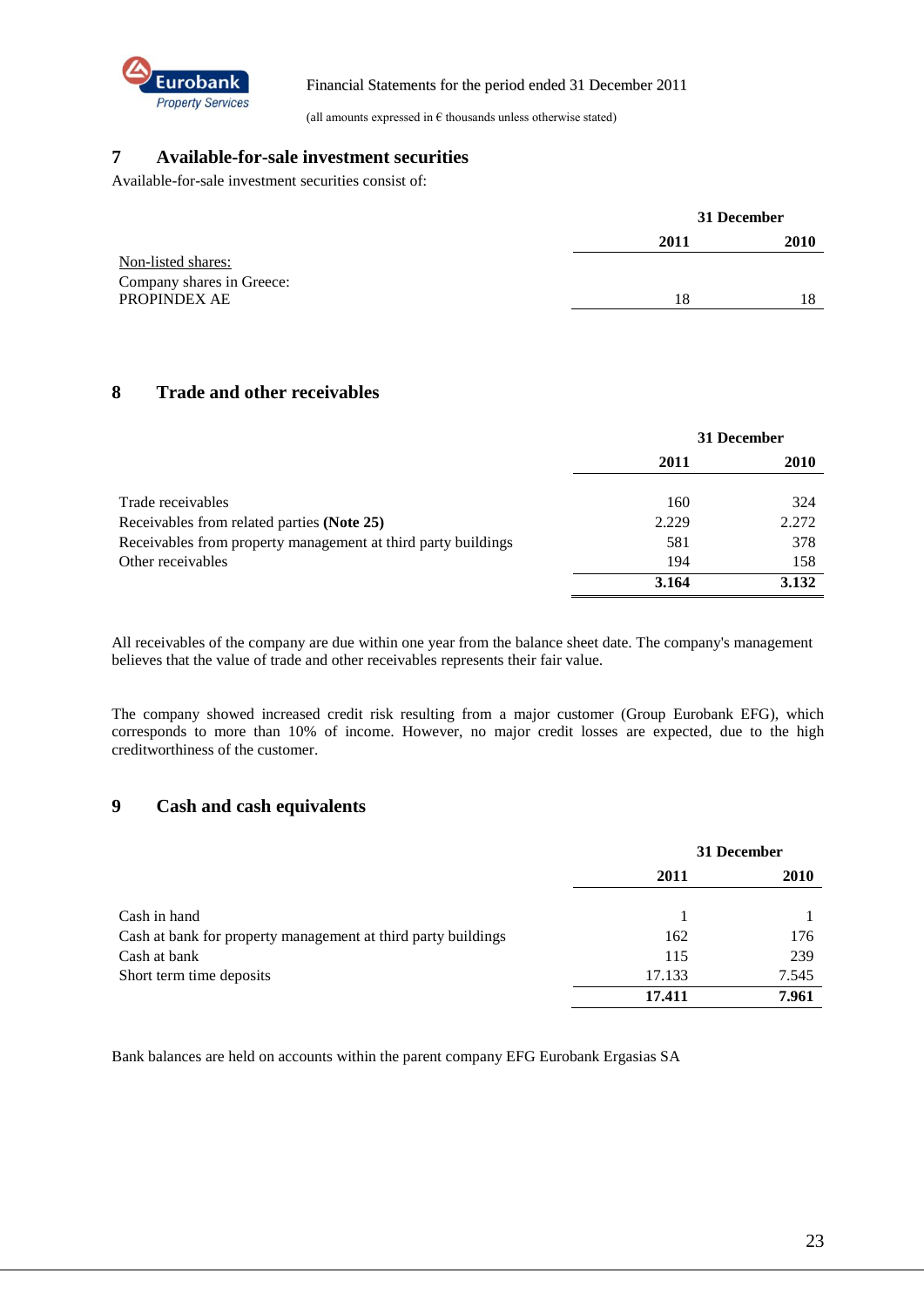

(all amounts expressed in  $\epsilon$  thousands unless otherwise stated)

## **10 Share capital**

|                                                  | Number of<br>shares (ths) | Ordinary<br>shares (value) | Total |
|--------------------------------------------------|---------------------------|----------------------------|-------|
| <b>Balance at 1 January and 31 December 2010</b> | 20                        | 587                        | 587   |
| <b>Balance at 31 December 2011</b>               | 20                        | 587                        | 587   |

The total authorized number of ordinary shares is 20.000 (31 December 2010 - 20.000) with nominal value of  $\epsilon$ 29,35 per share. All shares are fully paid up.

The Company has no stock option plan, nor any of its employees participate in a program for stock option plan of the parent company

## **11 Other reserves**

|                                         | <b>Statutory</b><br>reserve | <b>Legal reserve</b> | <b>Total</b> |
|-----------------------------------------|-----------------------------|----------------------|--------------|
| Balance at 1 <sup>st</sup> January 2010 | 196                         | 146                  | 342          |
| Transfer from retained earnings         | -                           | ٠                    |              |
| <b>Balance at 31 December 2010</b>      | 196                         | 146                  | 342          |
| Transfer from retained earnings         | -                           | ۰                    |              |
| <b>Balance at 31 December 2011</b>      | 196                         | 146                  | 342          |

The Company is required in accordance with Greek Law 2190/1920 to transfer 5% of annual net profit to statutory reserve until the accumulated reserves are equal to the 1/3 of the nominal (common) share capital. This reserve can not be distributed to shareholders except in the event of liquidation.

The Company has established tax-free reserves in accordance with various Greek tax laws over the years in order to obtain tax relief, either a) postponing the settlement of tax obligations until these reserves are distributed to shareholders, or b) by tax relief of any future income tax payments using these reserves to issue shares to shareholders.

In case that these reserves will be distributed to shareholders as dividends, the distributable profits will be taxed at the tax rate when were in force on the distribution of reserves. There is no such provision for income tax liability in a future distribution of such reserves to shareholders, because such liabilities are recognized the same time with the dividend obligation related to such distributions.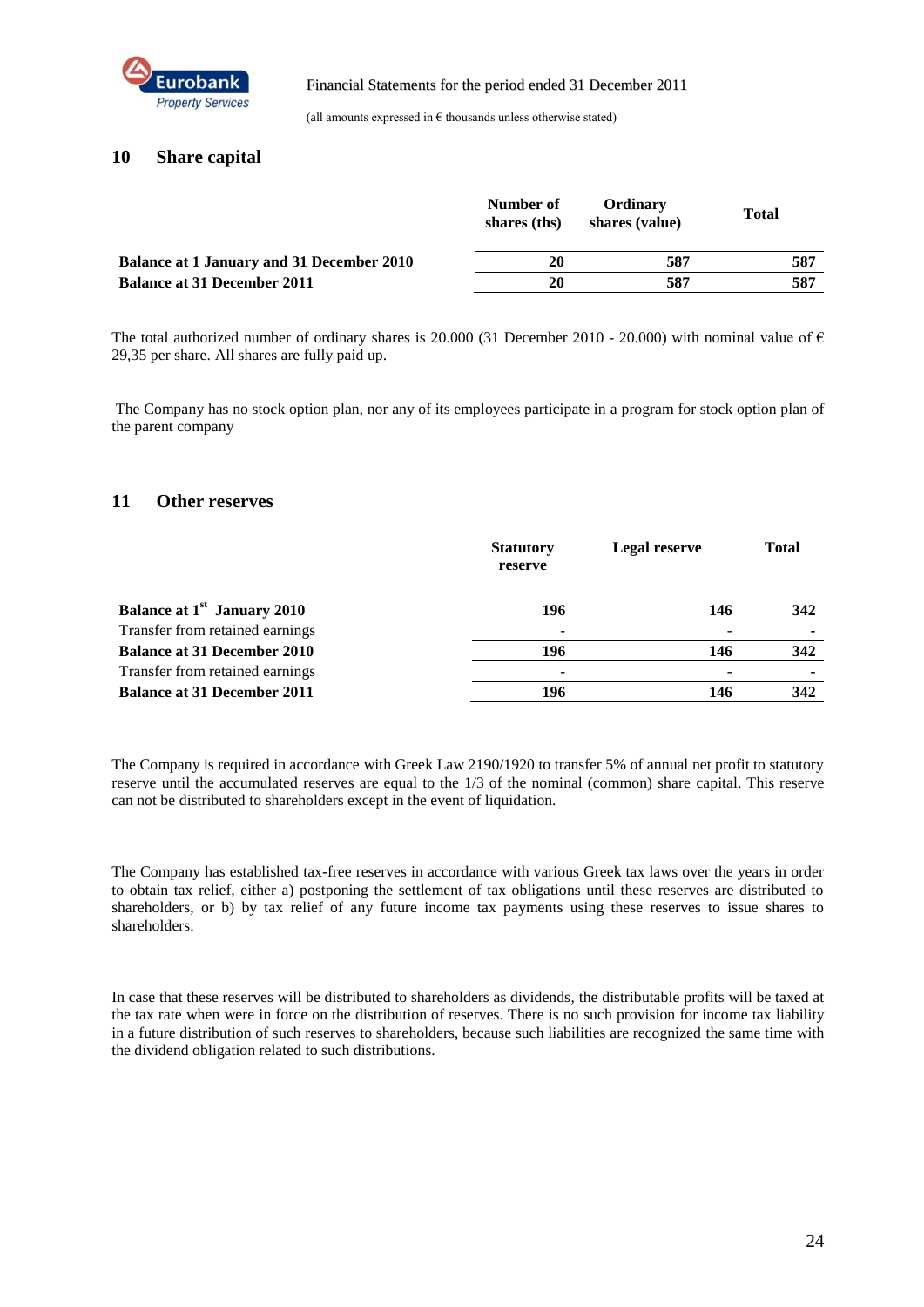

## **12 Deferred tax**

Deferred tax assets and liabilities are offset when there is an applicable legal right to be offset and when the deferred tax assets and liabilities relate to the same tax principle. Deferred tax assets and liabilities are offset as they relate to the same tax principles. The amounts are as follows:

|                                                      | 31 December |         |
|------------------------------------------------------|-------------|---------|
|                                                      | 2011        | 2010    |
| Deferred tax asset                                   |             |         |
| - deferred tax assets recovered after 12 months      | 205         | 178     |
|                                                      | 205         | 178     |
| Deferred tax liabilities                             |             |         |
| - deferred tax liabilities recovered after 12 months | (1.174)     | (1.258) |
|                                                      | (1.174)     | (1.258) |
| Net balance of deferred tax liabilities              | (969)       | (1.080) |

The movement of the deferred income tax account is as follows:

|                         | <b>Period ended 31 December</b> |         |
|-------------------------|---------------------------------|---------|
|                         | 2011                            | 2010    |
| Beginning of period     | (1.080)                         | (1.102) |
| Income statement charge | 111                             | 22      |
| End of period           | (969)                           | (1.080) |

The changes in deferred tax liabilities and assets during the years, without offsetting the balances under the same tax principles, are as follows:

#### Deferred tax liabilities

|                                  | <b>Accelerated tax</b><br>depreciation | <b>Total</b> |
|----------------------------------|----------------------------------------|--------------|
| 1 January 2010                   | 1.257                                  | 1.257        |
| Income statement charge          |                                        |              |
| 31 December 2010                 | 1.258                                  | 1.258        |
| Income statement charge (credit) | (84)                                   |              |
| 31 December 2011                 | 1.174                                  | 1.259        |

Deferred tax asset

|                         | <b>Other</b> | <b>Total</b> |
|-------------------------|--------------|--------------|
| 1 January 2010          | 155          | 155          |
| Income statement charge | 23           | 23           |
| 31 December 2010        | 178          | 178          |
| Income statement charge | 27           | 27           |
| 31 December 2011        | 205          | 205          |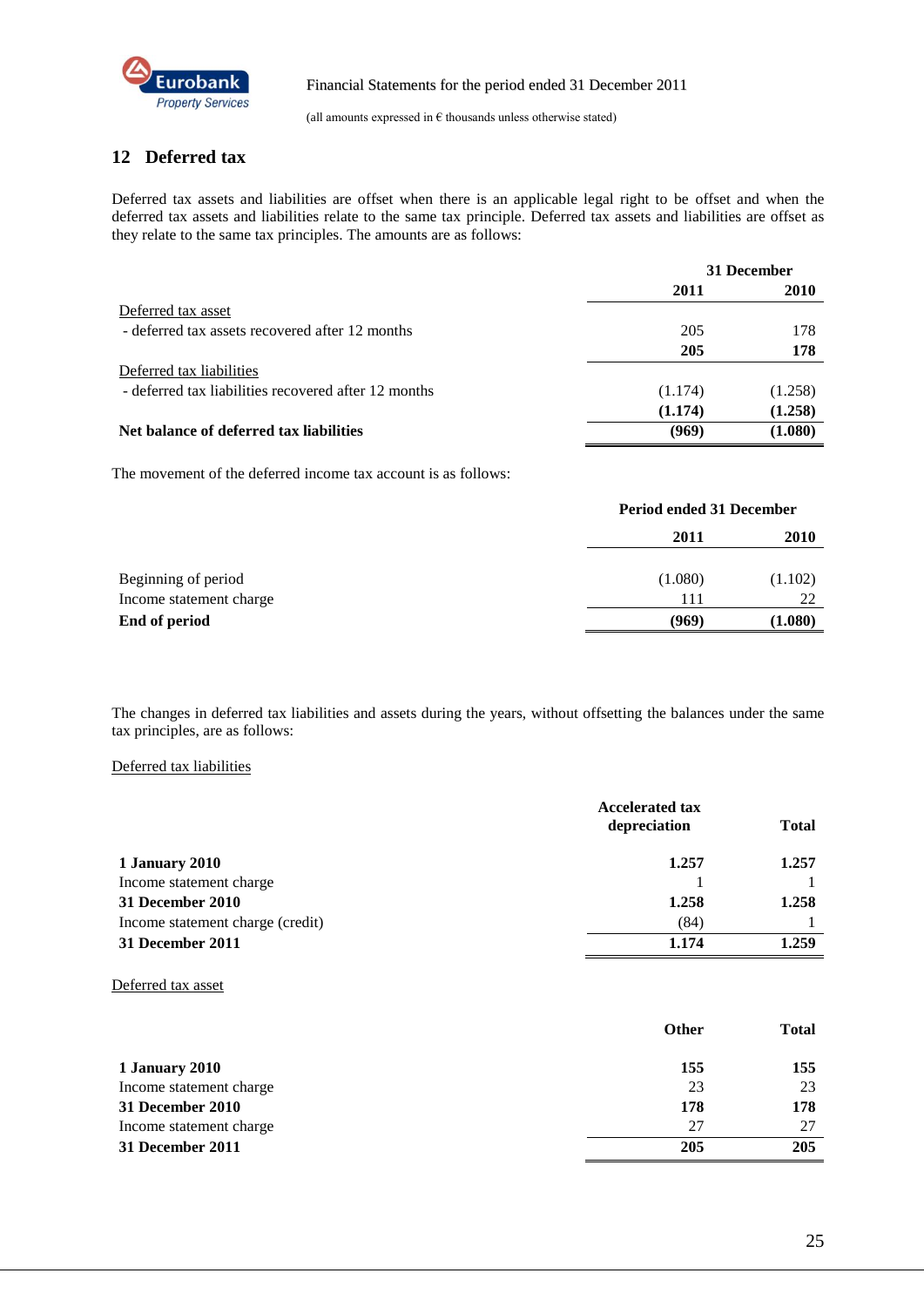

(all amounts expressed in  $\epsilon$  thousands unless otherwise stated)

## **13 Trade and other payables**

|                                                           | 31 December |       |
|-----------------------------------------------------------|-------------|-------|
|                                                           | 2011        | 2010  |
| Trade payables                                            | 655         | 354   |
| Payables for property management at third party buildings | 740         | 555   |
| Other payables                                            | 501         | 505   |
| Payables to related parties (Note 25)                     | 198         | 210   |
|                                                           | 2.094       | 1.624 |

## **14 Retirement benefit obligation**

|                                                          | 31 December |      |
|----------------------------------------------------------|-------------|------|
|                                                          | 2011        | 2010 |
| Liability for staff retirement obligation at 1 January   | 59          | 60   |
| Expense (Income) recognised in income statement          | (10)        |      |
| Liability for staff retirement obligation at 31 December | 49          |      |

For the Retirement benefit obligation the following assumptions have been used: (a) discount rate: 5.5% (b) future salary increases: 2.0% and (c) Inflation: 2.0%.

## **15 Commission income**

|                                                          | <b>Period ended 31 December</b> |        |
|----------------------------------------------------------|---------------------------------|--------|
|                                                          | 2011                            | 2010   |
| Income from valuations                                   | 19.455                          | 12.984 |
| Income from property management and technical audits     | 1.255                           | 1.514  |
| Income from brokerage                                    | 168                             | 741    |
| Income from property management on third party buildings | 270                             | 306    |
| Income from advisory services                            | 112                             | 517    |
|                                                          | 21.260                          | 16.062 |

## **16 Commission expenses**

|                                          | <b>Period ended 31 December</b> |       |
|------------------------------------------|---------------------------------|-------|
|                                          | 2011                            | 2010  |
|                                          |                                 |       |
| Valuators expenses                       | 5.358                           | 2.999 |
| Property management expenses             | 703                             | 477   |
| Brokerage expenses                       | 238                             | 377   |
| Advertising related expenses (brokerage) | 58                              | 88    |
| Other expenses                           | 47                              | 94    |
| <b>Total commission related expenses</b> | 6.404                           | 4.035 |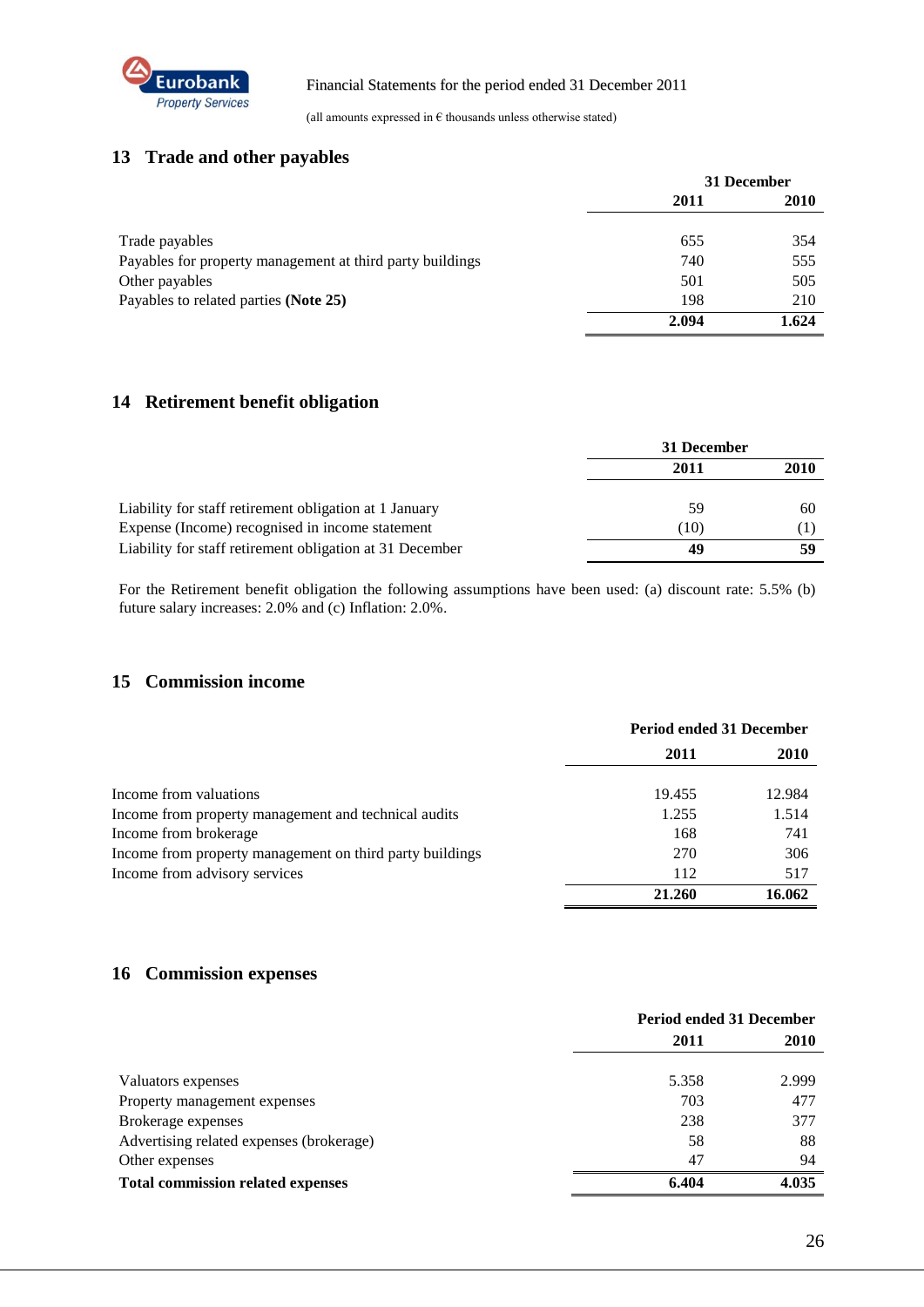

(all amounts expressed in  $\epsilon$  thousands unless otherwise stated)

## **17 Staff costs**

|                                                              | <b>Period ended 31 December</b> |       |
|--------------------------------------------------------------|---------------------------------|-------|
|                                                              | 2011                            | 2010  |
|                                                              |                                 |       |
| Wages and salaries                                           | 2.166                           | 2.327 |
| Social security costs                                        | 589                             | 613   |
| Other employment costs                                       | 158                             | 165   |
| Provision for retirement benefit obligation expense (income) | (10)                            | (1)   |
| <b>Total staff costs</b>                                     | 2.903                           | 3.104 |

## **18 Other expenses**

|                             | Period ended 31 December |       |
|-----------------------------|--------------------------|-------|
|                             | 2011                     | 2010  |
|                             |                          |       |
| Rent expense                | 276                      | 309   |
| Third party expenses        | 347                      | 422   |
| Provisions                  | 78                       | 187   |
| Other expenses              | 223                      | 212   |
| <b>Total other expenses</b> | 924                      | 1.130 |

## **19 Deprecation, amortisation expenses**

|                                           | Period ended 31 December |       |
|-------------------------------------------|--------------------------|-------|
|                                           | 2011                     | 2010  |
|                                           |                          |       |
| Depreciation expenses (Note 5)            | (65)                     | (69)  |
| Amortisation charge (Note 6)              | (171)                    | (172) |
| Total depreciation, amortisation expenses | (236)                    | (241) |

## **20 Interest income**

| Interest income                    | <b>Period ended 31 December</b> |      |
|------------------------------------|---------------------------------|------|
|                                    | 2011                            | 2010 |
| Interest income from time-deposits | 422                             | 129  |
| <b>Total Interest income</b>       | 422                             | 129  |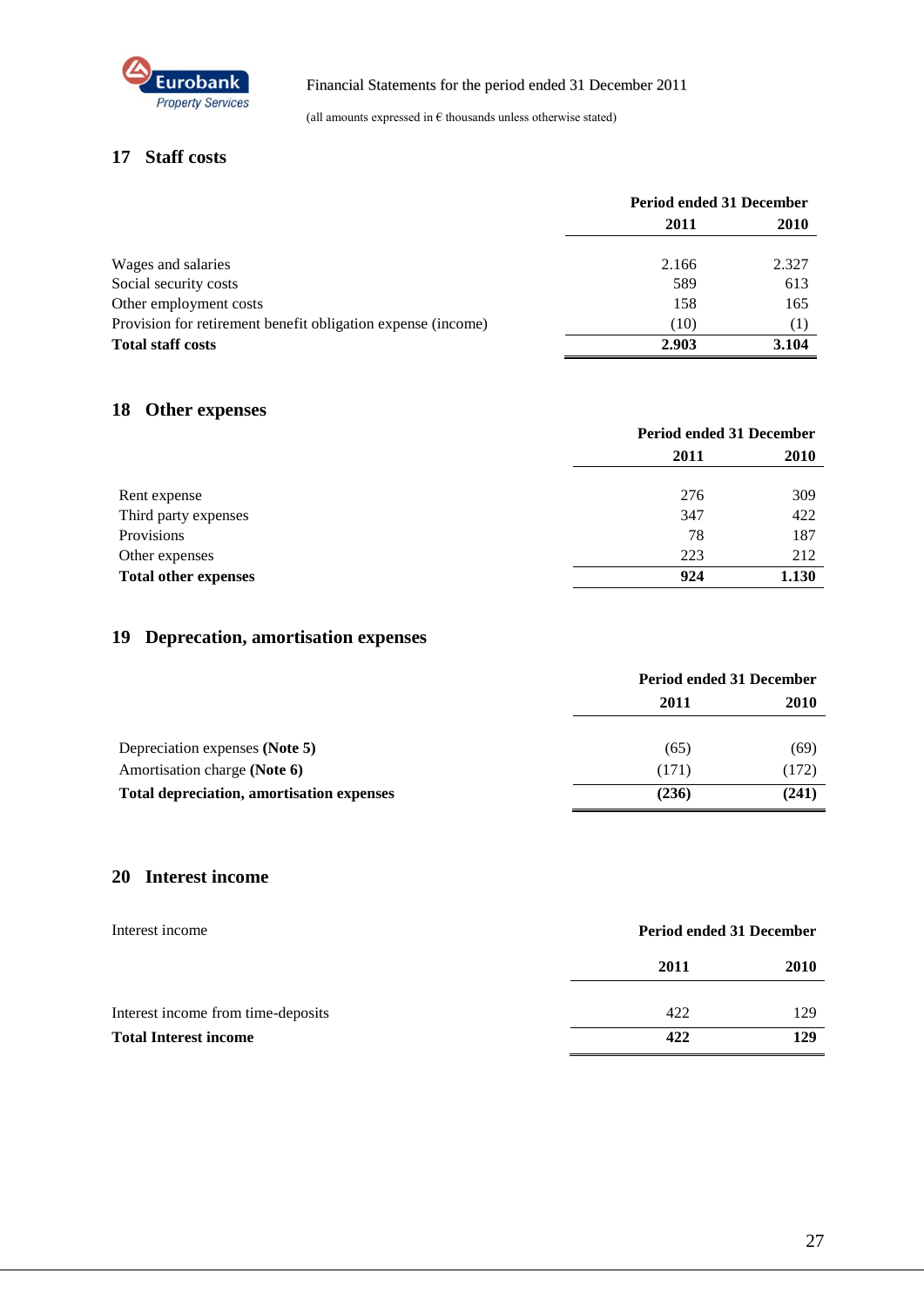

## **21 Income tax expense**

|                                                | <b>Period ended 31 December</b> |         |
|------------------------------------------------|---------------------------------|---------|
|                                                | 2011                            | 2010    |
| Current income tax                             | (2.309)                         | (1.924) |
| Special tax contribution                       |                                 | (58)    |
| Provision for open tax year                    |                                 | (75)    |
| Discount on tax payable due to one off payment | 34                              | 37      |
| Deferred tax (Note 12)                         | 111                             | 22      |
| <b>Total</b>                                   | (2.164)                         | (1.998) |

The Company's income tax differs from the theoretical amount that would arise using the tax rate applicable to profits of the company as follows:

|                                                   | 31 December     |         |
|---------------------------------------------------|-----------------|---------|
|                                                   | 2011            | 2010    |
| <b>Profit before tax</b>                          | 11.215          | 7.681   |
| Tax at the applicable tax rate $20\%$ (2010: 24%) | (2.243)         | (1.843) |
| Income and expenses not subject to tax            | 79              | (22)    |
| Tax provisions                                    | $\qquad \qquad$ | (75)    |
| Special tax contribution                          |                 | (58)    |
| <b>Total income tax</b>                           | (2.164)         | (1.998) |

The current income tax rate for the year 2011 is 20% (2010: 24%).

## **22 Dividends**

The Board of Directors will propose the non distribution of dividends at the Annual General Meeting, as the previous year.

## **23 Contingent liabilities**

The Company has made completion of unaudited tax years 2007-2009. The Company has not been subject to tax audit for the year ended December 31, 2010. Management does not believe that significant additional taxes will be occurred for the open tax year 2010. The tax audit for the year of 2011 has been carried out by the external auditors of the Company pursuant to Law 3943/2011 and the Ministerial decision.

## **24 Operating leases**

Operating lease commitments - where the Company is the lessee. The Company leases offices and vehicles with non-cancellable operating leases. The leases have various terms and renewal rights.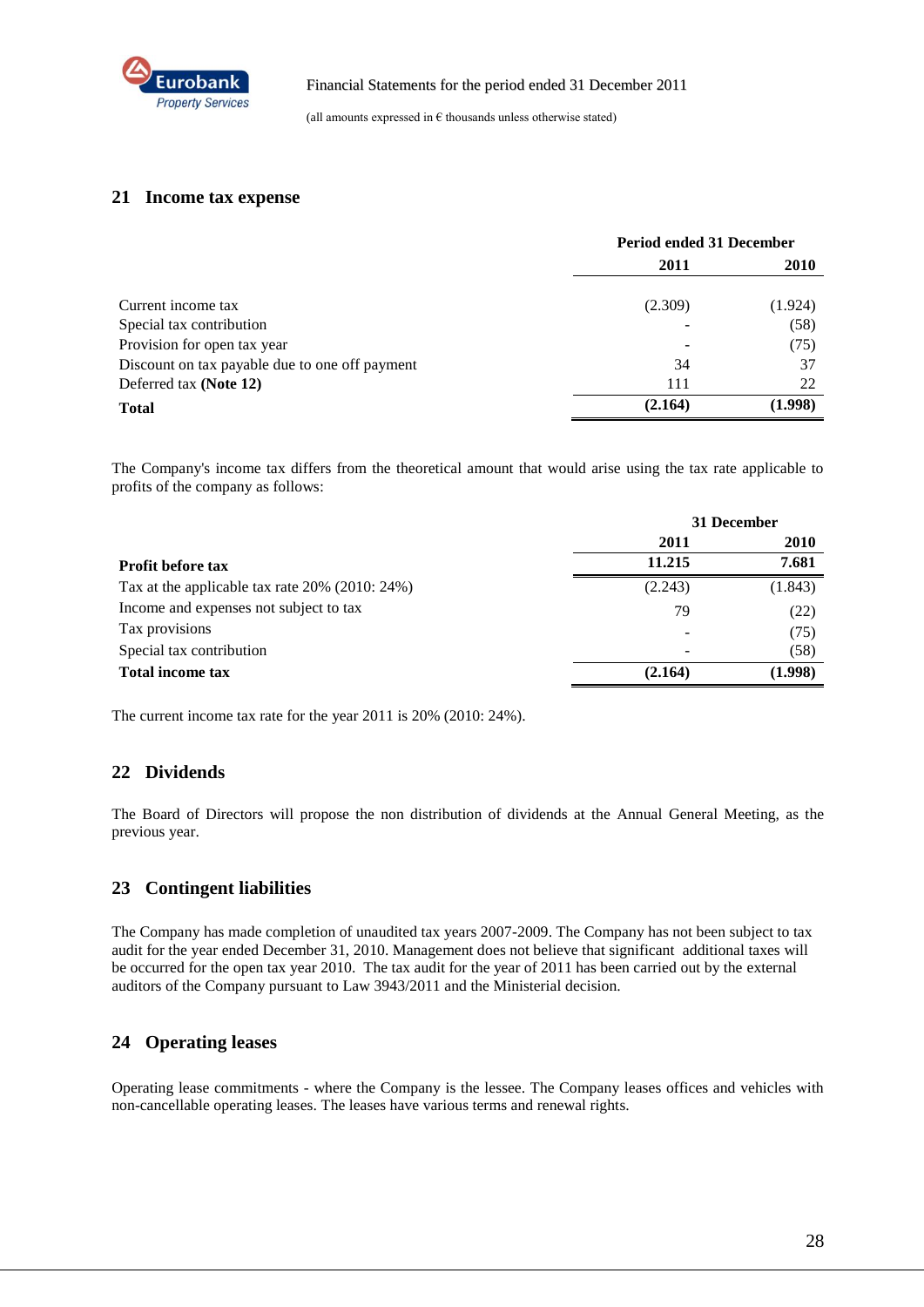

(all amounts expressed in  $\epsilon$  thousands unless otherwise stated)

The future lease payments payable under the leases are as follows:

|                                                  | 31 December |             |
|--------------------------------------------------|-------------|-------------|
|                                                  | 2011        | <b>2010</b> |
|                                                  |             |             |
| No later than one year                           | 389         | 385         |
| Later than one year and no later than five years | 1.168       | 1.379       |
| Later than 5 years                               | 680         | 405         |
|                                                  | 2.237       | 2.169       |

## **25 Related party transactions**

The Company is controlled by EFG Eurobank Ergasias S.A. (incorporated in Athens and listed on the Athens Stock Exchange, Greece), which owns 100,00% of the Company"s shares. All the voting of the ultimate parent company, that is Private Financial Holdings Limited, are held directly and /or indirectly by the Latsis family.

The following transactions were carried out with related parties::

a) Commission income

|                                                 | <b>Period ended</b><br>31 December |        |
|-------------------------------------------------|------------------------------------|--------|
|                                                 | 2011                               | 2010   |
| <b>Commission income</b>                        |                                    |        |
| Parent                                          | 19.664                             | 13.410 |
| Subsidiaries of parent company                  | 1.060                              | 1.338  |
| <b>Total</b>                                    | 20.724                             | 14.748 |
|                                                 |                                    |        |
| b) Other operating expenses                     |                                    |        |
|                                                 | 2011                               | 2010   |
| Parent                                          | 1.012                              | 1.048  |
| Subsidiaries of parent company                  | 271                                | 240    |
| <b>Total</b>                                    | 1.283                              | 1.288  |
| c) Interest income                              |                                    |        |
|                                                 | 2011                               | 2010   |
| Interest income                                 |                                    |        |
| <b>Bank</b> time deposits                       |                                    |        |
| Parent                                          | 422                                | 129    |
|                                                 |                                    |        |
| d) Key management compensation                  |                                    |        |
|                                                 | 2011                               | 2010   |
|                                                 |                                    |        |
| Salaries and other short-term employee benefits | 502                                | 605    |